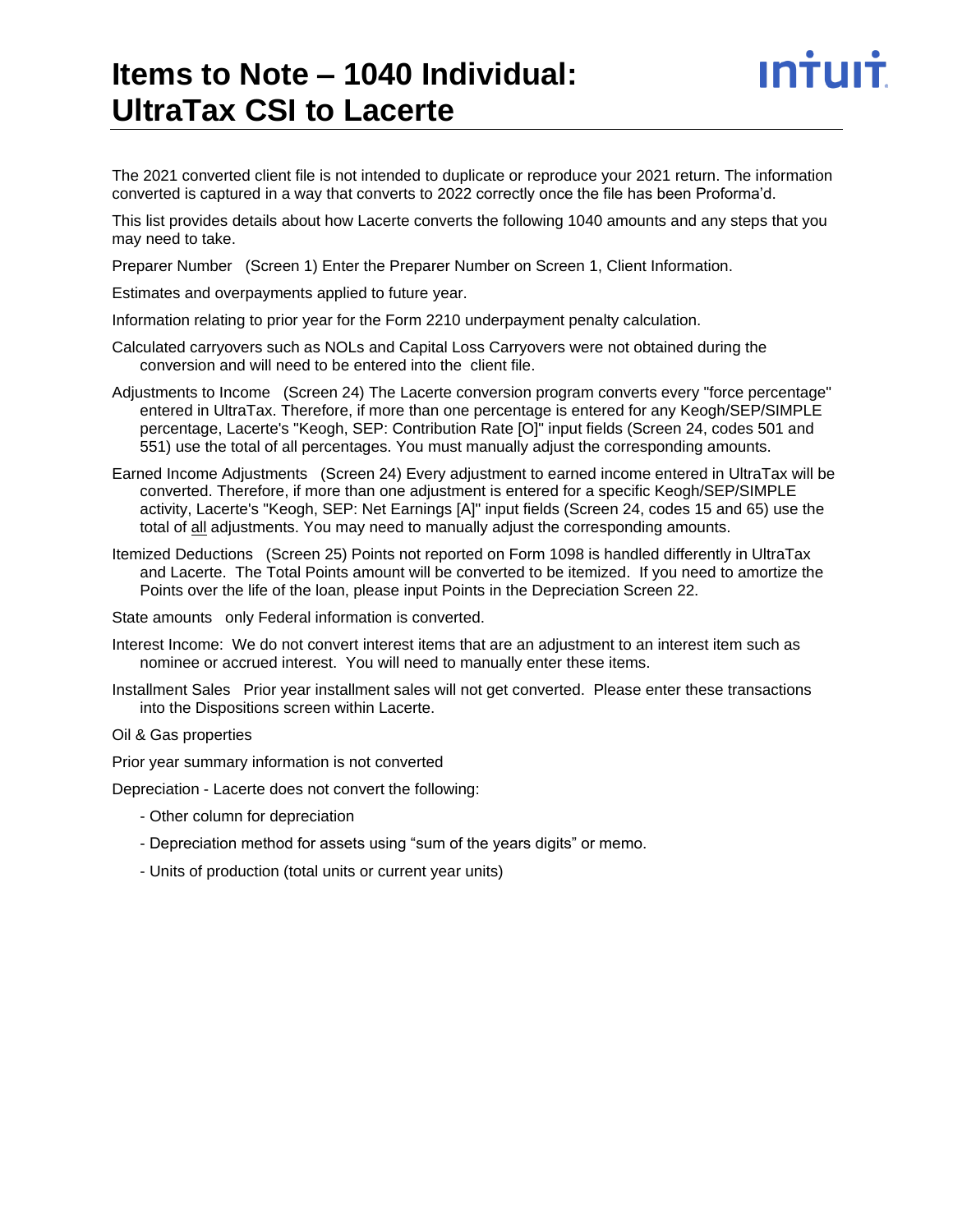ın†ılı†

# **Client Information**

Filing Status MFS and Lived with Spouse Taxpayer Information Dependency Status Taxpayer & Spouse Blind designation Spouse Information In Care Of Address Home, Work, Mobile phones – Taxpayer & Spouse Pager and Fax numbers – Taxpayer & Spouse E-Mail address – Taxpayer & Spouse Driver's License Information – Taxpayer & Spouse

#### **Dependent Information**

Dependent Information Relationship Months lived at home Student / Disabled Type of dependent Earned Income Credit Child Tax Credit

#### **Miscellaneous Information**

Presidential Election Campaign Allow Discussion Designee's PIN, Name & Phone Number Direct Deposit of Federal Refund Electronic Payment of Balance Due & Estimated Tax Financial Institutions for Direct Deposit (up to 3):

#### **Income Allocation for Community Property States**

Other Items

### **Refund Advantage Information**

Disbursement Method Tax Preparation Fee Physical Address if different Taxpayer & Spouse Identity Verification

### **Wages, Salaries, Tips**

Spouse Wages, Salaries, Tips and Other Compensation Federal Income Tax Withheld Social Security & Medicare Tax Withheld Box 12 Codes Statutory Employee Retirement Plan State & Local Income Tax withheld Control Number Employer – Name, ID, and Address Employee – Name, ID and Address (if different) Primary State Name, ID and Locality Name

#### **Interest Income**

Name of Payer Seller Financed Mortgage – SSN, Address, & Amount Interest income – Banks, Savings & Loans, etc.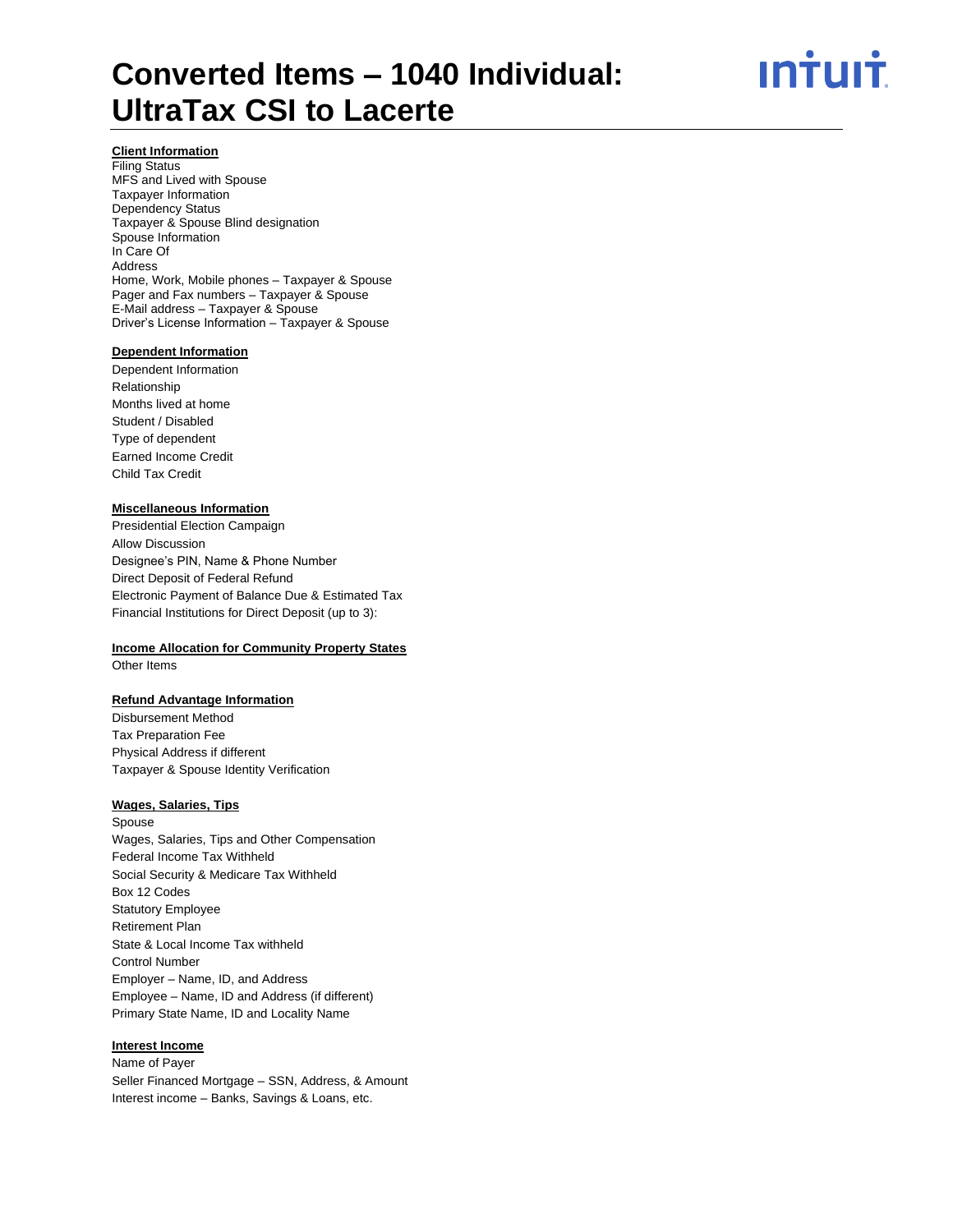<u>ıntuıt</u>

### **Dividend Income**

Name of Payer Ordinary & Qualified Dividends Total Capital Gain Distributions

### **Pensions, IRA Distributions**

Payer Information – Name, Address & Federal ID Gross Distribution (2a) Taxable Amount Taxable amount not determined Total Distributions (4) Federal Income Tax withheld (5) Employee contributions / Designated Roth Contributions or Insurance premiums (6) Net Unrealized Appreciation in Securities (7) Distribution Code #1 IRA / SEP / SIMPLE (8) Other Distributions & Other Distribution Percentage (9a) Total Employee Contributions & Total Distribution Percentage (10) Amount allocable to IRR within 5 years (11) First year of designated Roth contributions State Tax withheld State Name and ID number Name of Locality Indirect Rollovers – To other than a Roth IRA Distribution not from IRA or Elective Deferral Plan General Rule & Simplified method information Recipient Information IRA's – Repayments

# **Gambling Winnings W-2G**

Payer Information Payee Information (1) Gross Winnings (13) State Name Payer State ID number State Lottery Winnings

#### **Miscellaneous Income**

Social Security Benefits (SSA-1099 box 5) Medicare Premiums Paid (SSA-1099 Itemized Deduction) Treat Medicare Premiums paid as SE Health Insurance Tier 1 Railroad Retirement Benefits (RRB-1099 box 5) Alimony Received Taxable Scholarships and Fellowships Jury Duty Pay Household Employee Income not on W-2 Income Subject to SE Tax State and Local Income Tax refund Itemized in prior year Adjusted Gross Income State and Local Income Taxes paid Allowed or allowable General Sales Tax deduction Allowable Total Standard Deduction Itemized deductions from Schedule A Line 29 Taxable income before NOL deduction Other Income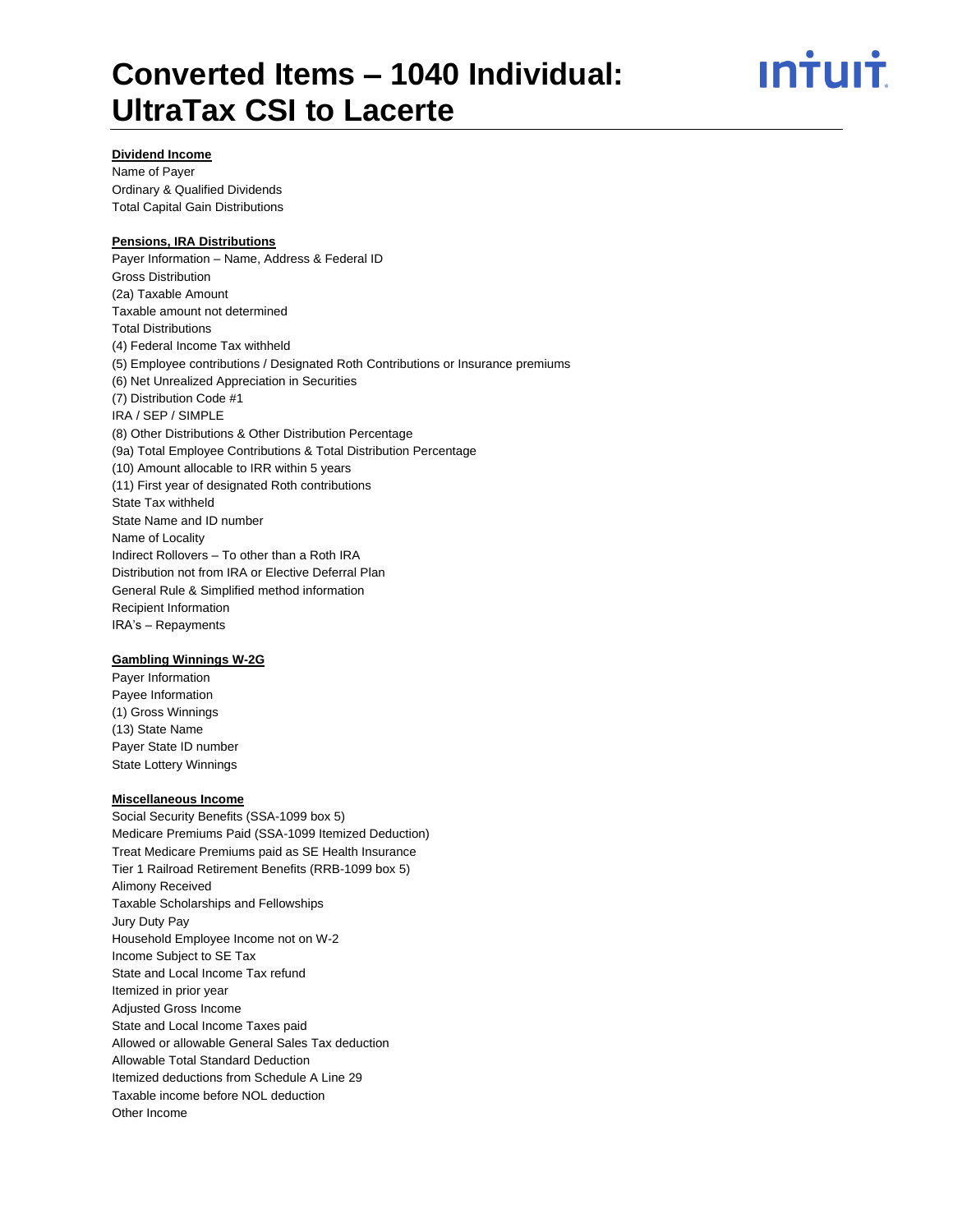<u>ıntuıt</u>

# **1099-MISC**

Payer Information Recipient information Account Number

### **Unemployment Compensation**

Total Received Current Year Overpayment repaid

#### **Education Distributions**

Name of Payer Taxpayer or Spouse (1) Gross Distributions (2) Earnings (3) Basis (5) Private 529 program, State 529 program or Coverdell ESA Current Year Contributions to this ESA Value of this account at Current Year End Administering State (QTPs only)

### **Business Income (Schedule C)**

Principal Business or Profession Principal Business Code Business Name and Address (if different) Employer ID Number Accounting Method Inventory Method Taxpayer, Spouse or Joint Not subject to SE Tax Did not "Materially Participate" Gross Receipts or Sales Returns and Allowances Other Income Inventory at Beginning of Year Purchases Cost of Labor Materials and Supplies Other Costs Inventory at End of Year Expenses Other Expenses

#### **Rental & Royalty Income (Schedule E)**

Kind, Type and Location of Property Fair Rental Days Qualified Joint Venture Percentage of Ownership Percentage of Tenant Occupancy Disposition of Activity NonPassive Activity or Passive Royalty Real Estate Professional Rental Other than Real Estate Rents or Royalties received Expenses Other Expenses Number of Days Rented, Personal Use and Owned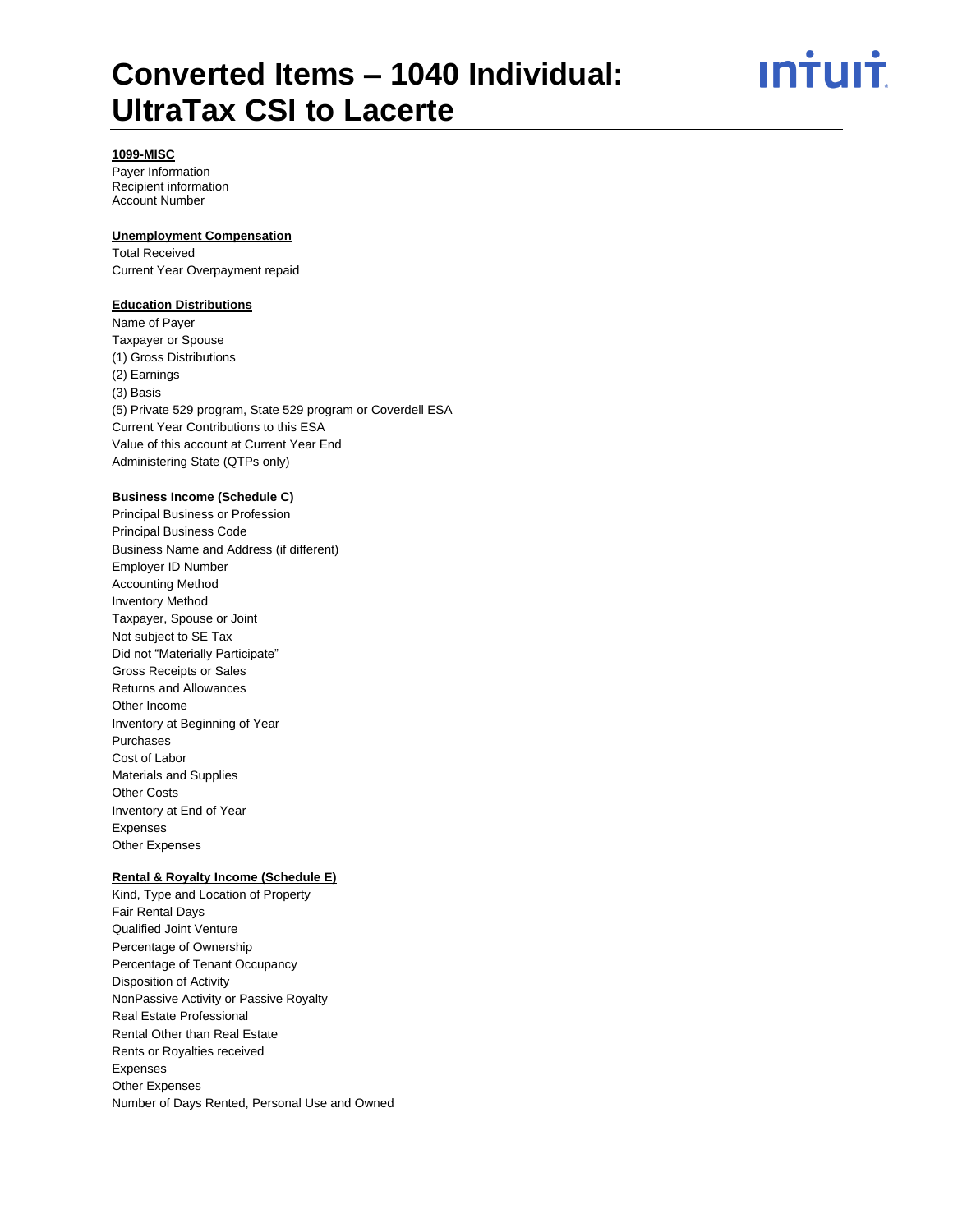<u>ıntuıt</u>

### **Farm Income (Schedule F / Form 4835)**

Principal Product Employer ID Number Agricultural Activity Code Accounting method Farm Rental (4835) Did not "Materially Participate" (Sch F only) Did not "Actively Participate" (4835 only) Non-Community Property (MFS vs. MFJ) Cost or Basis of Livestock and other Resale items Beginning Inventory of Livestock, etc. Cost of Livestock, etc. purchased Ending Inventory of Livestock, etc. Total Conservation Reserve Program payments Income from Production Total & Taxable Cooperative distributions Total & Taxable Agricultural Program payments Commodity Credit Loans reported under election Total & Taxable Commodity Credit Loans forfeited or repaid Total & Taxable Crop Insurance Proceeds Taxable Crop Insurance Proceeds deferred Other Income Expenses Other Expenses

#### **Partnership Information**

Name of Partnership Employer ID number Publicly Traded Partnership Foreign Partnership Farm Activity or Fishing Activity Not a Passive Activity Actively Participated in Real Estate Real Estate Professional

#### **S Corporation Information**

Name of S Corporation Employer Identification Farm Activity or Fishing Activity Not a Passive Activity Actively Participated in Real Estate Real Estate Professional

#### **Estate and Trust Information**

Name of Estate or Trust Employer Identification number Not a Passive Activity Actively Participated in Real Estate Real Estate Professional

#### **Depreciation (4562)**

Description of Property Form Date Placed in Service Cost or Basis Current Section 179 Expense - Current Year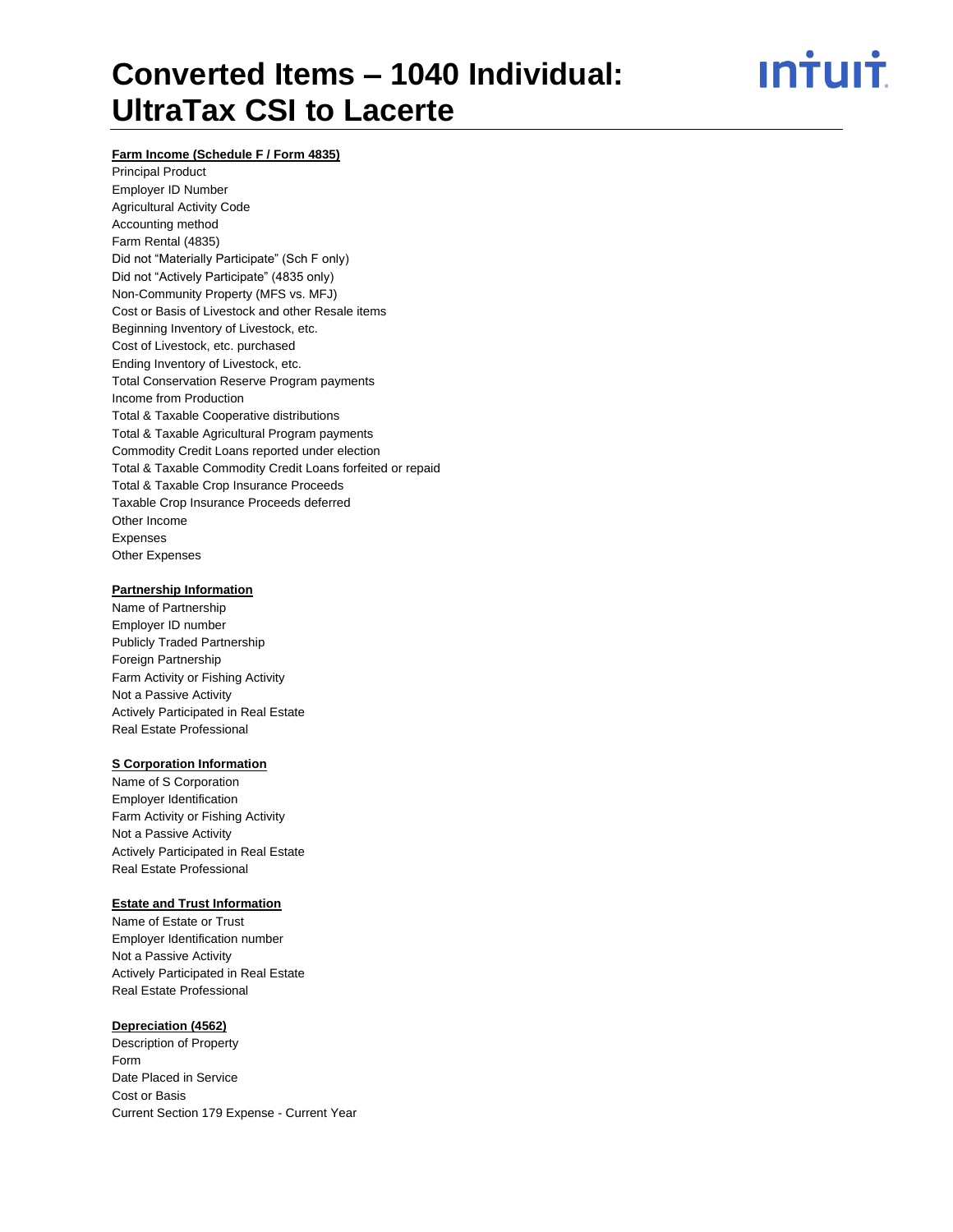ın<del>i</del>uı<del>i</del>

### **Depreciation (4562) (continued)**

# Method Life or Class Life Amortization code section Current Depreciation / Amortization (-1 if None) Prior Depreciation / Amortization Prior Section 179 Expense Salvage Value Basis Reduction (ITC, Etc.) AMT Depreciation - Basis AMT Depreciation - Class Life (Post-1986) AMT Depreciation - Current Depreciation (-1 if None) AMT Depreciation - Prior Depreciation (MACRS Only) Book Depreciation - Cost or Basis Book Depreciation - Method Book Depreciation - Life or Class Life Book Depreciation - Current Depreciation (-1 if None) Book Depreciation - Prior Depreciation Book Depreciation - Salvage Value State Depreciation - Cost or Basis State Depreciation – Current Section 179 Expense State Depreciation - Method State Depreciation - Life or Class Life State Depreciation - Current Depreciation / Amortization (-1 if None) State Depreciation - Prior Depreciation / Amortization State Depreciation - Prior Section 179 Expense State Depreciation - Salvage Value Alternative Depreciation System (ADS) 150% DB Instead of 200% DB (MACRS Only) Qualified Indian Reservation Property Listed Property Date Sold or Disposed

#### **Adjustments to Income**

IRA Contributions Other Earned Income Covered or not covered by Employer Plan Roth IRA Contributions Profit-Sharing (25%/1.25) Money Purchase (25%/1.25) Defined Benefit (no limitations) Self-Employed SEP (25%/1.25) Self-Employed SIMPLE Self-Employed Health Insurance Premiums Self-Employed Long-Term Care Premiums Total Qualified Student Loan interest Educator Expenses Alimony – Recipient's Info & Amount Paid Jury Duty pay given to Employer Expense from Rental of Personal Property Other Adjustments

#### **Itemized Deductions**

Prescription Medicines and Drugs Doctors, Dentists and Nurses Insurance Premiums not entered elsewhere (excluding Long-Term Care)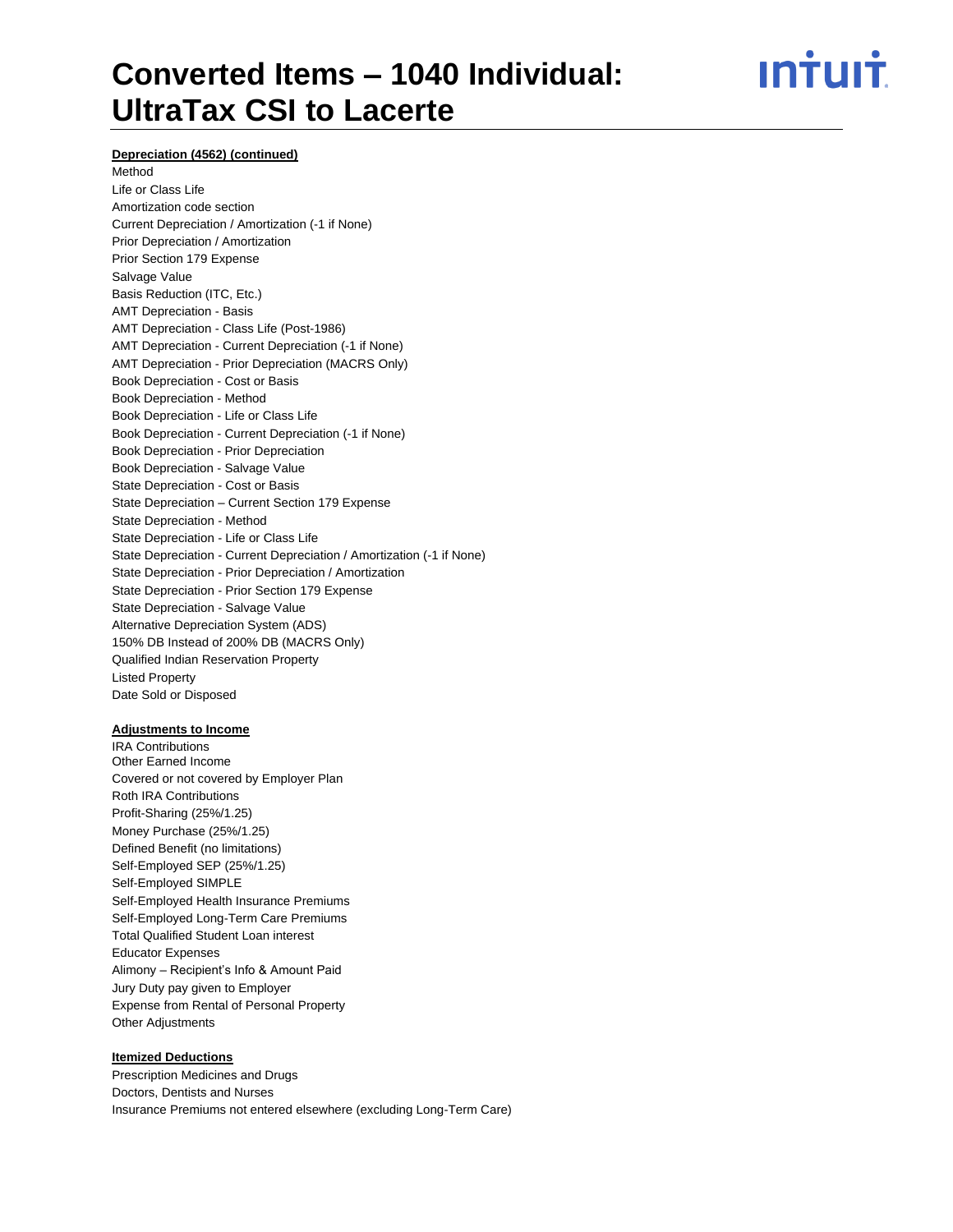# ın<del>i</del>uı<del>i</del>

#### **Itemized Deductions (continued)**

Long-Term Care Premiums not entered elsewhere Medical Miles driven Taxes on Principal Residence Personal Property Taxes (including value based Auto Fees) Other Taxes Home Mortgage Interest and Point on 1098 Home Mortgage Interest not on 1098 – Payee information & Amount Paid Points not on 1098 Investment Interest Cash Contributions (50% and 30%) Noncash Contributions (50% & 30% and 30% & 20% Capital Gain Property) Union and Professional dues Unreimbursed Employee Expenses Investment Expense Tax Preparation Fees – Amount Paid Safe Deposit Box rental Other Miscellaneous Deductions (2%) Gambling Losses to Extent of Winnings Other Miscellaneous Deductions Excess Mortgage Interest – Home Acquisition Debt Beginning of year Excess Mortgage Interest – Home Equity Debt Beginning of year Excess Mortgage Interest – Grandfather Debt Beginning of year

### **Noncash Contributions (8283)**

Donee Information – Name & Address Description of Property (other than vehicle) Vehicle Identification Number (VIN) Date of Contribution Date Acquired & How Acquired Donor Cost or Basis Fair Market Value & Method used to Determine FMV

#### **Vehicle / Employee Business Expense (2106)**

Occupation, if Different Spouse (Form 2106) Performing Artist, Handicapped or Fee-Based Government Official Ministers Expense Meal and Entertainment Expenses in Full Reimbursements not included on W-2 Box 1 (meals & entertainment) Department of Transportation (80% meal allowance) Local Transportation Travel Expenses while away from home Overnight Reimbursements not included on W-2 Box 1 (not meals & entertainment) Other Business Expenses

#### **Foreign Income Exclusion (2555)**

Spouse Foreign Address of Taxpayer Employer's Name, Type, US Address or Foreign Address Enter Last Year (after 1981) 2555 or 2555-EZ was Filed Country of Citizenship Tax home(s) during tax year & Date Established Bona Fide Residence Test or Physical Presence Test Travel Information Beginning & Ending Date for Bona Fide Resident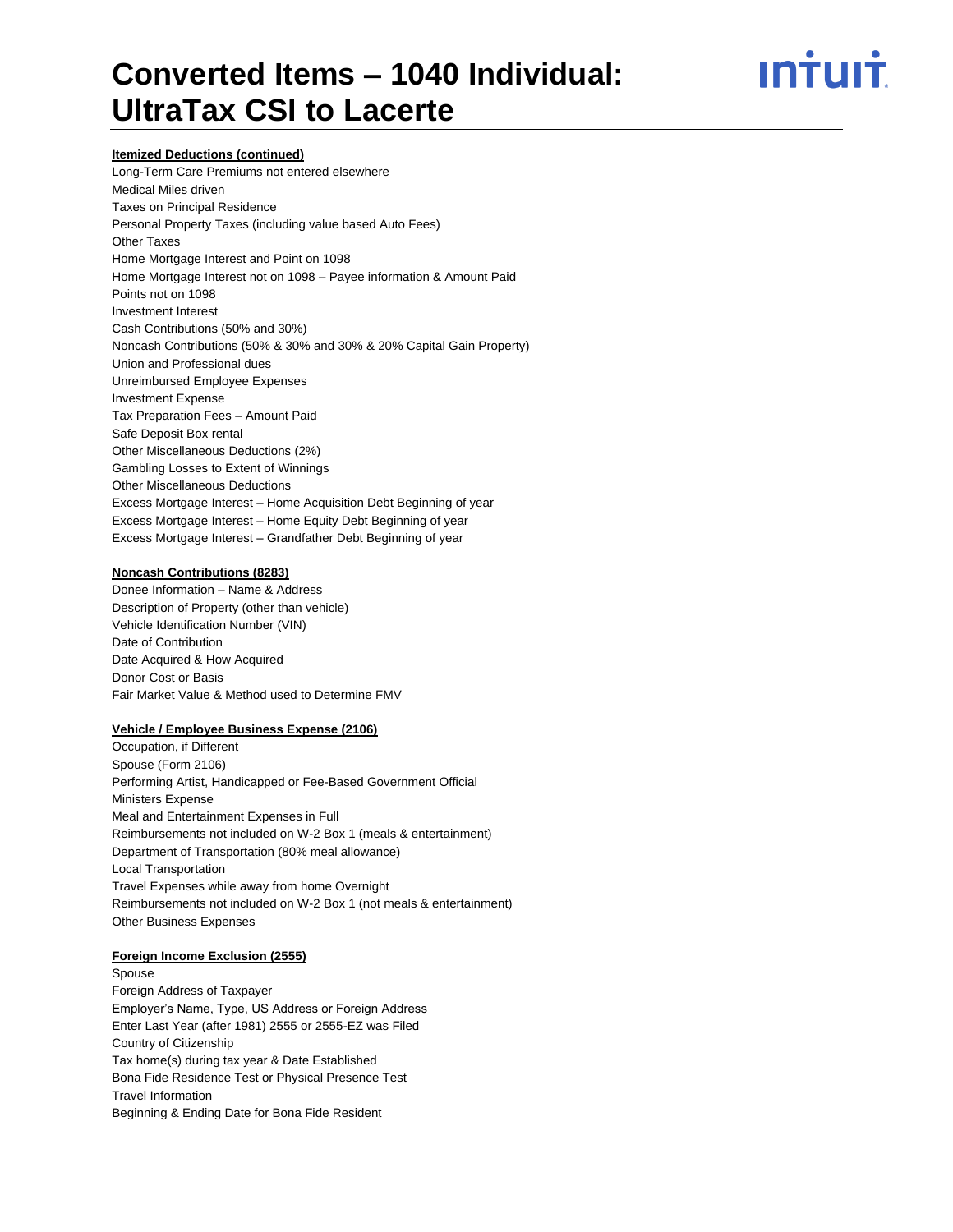# ın<del>i</del>uı<del>i</del>

### **Foreign Income Exclusion (2555) (continued)**

Ending Date for bona Fide Resident Living Quarters in Foreign Country Relationship of Family Member(s) living Abroad with Taxpayer Period family lived abroad Sub. Statement to County of bona Fide Resident Required to pay income tax to Country of Resident Type of Visa you entered Foreign Country under Explanation why Visa limited stay in Country Address of Home in US maintained while living abroad US Home Rented, Name of Occupant & Relationship (if applicable) Physical Presence Test Beginning and Ending Date Principal Country of Employment Other Allocable deductions Wages, Tips, & Other Compensation –allocation Federal withholding Social Security & Medicare withholding Home – allocation Meals – allocation Car – allocation Other Properties or Facilities – allocation Cost of Living and Overseas Differential – allocation Family – allocation Education – allocation Home Leave – allocation Quarters – allocation Other Purposes – allocation Excludable Meals and Lodging under Sec.119 – allocation Other Foreign Earned Income – allocation Employee Address State and State withholding Employer's State ID number Locality Name

#### **Child and Dependent Care Expenses (2441)**

Persons and Expenses Qualifying for Dependent Care Credit Persons or Organizations Providing Dependent Care

#### **Foreign Tax Credit (1116)**

Resident of (Country name) Name of Foreign Country Category of Income Passive Income Foreign Tax Paid Section 901(j) Income Foreign Tax Paid Lump Sum Distribution Foreign Tax Paid General Category Income Foreign Tax Paid Income Re-sourced by Treaty Foreign Tax Paid

#### **Qualified Adoption Expenses (8839)**

Name, Identification Number, & Date of Birth Born before 1995 and was Disabled Special Needs Child Adoption was not Final in Current Year Limited Qualified Adoption expenses Limited Employer Provided benefits Taxpayer, Spouse or Joint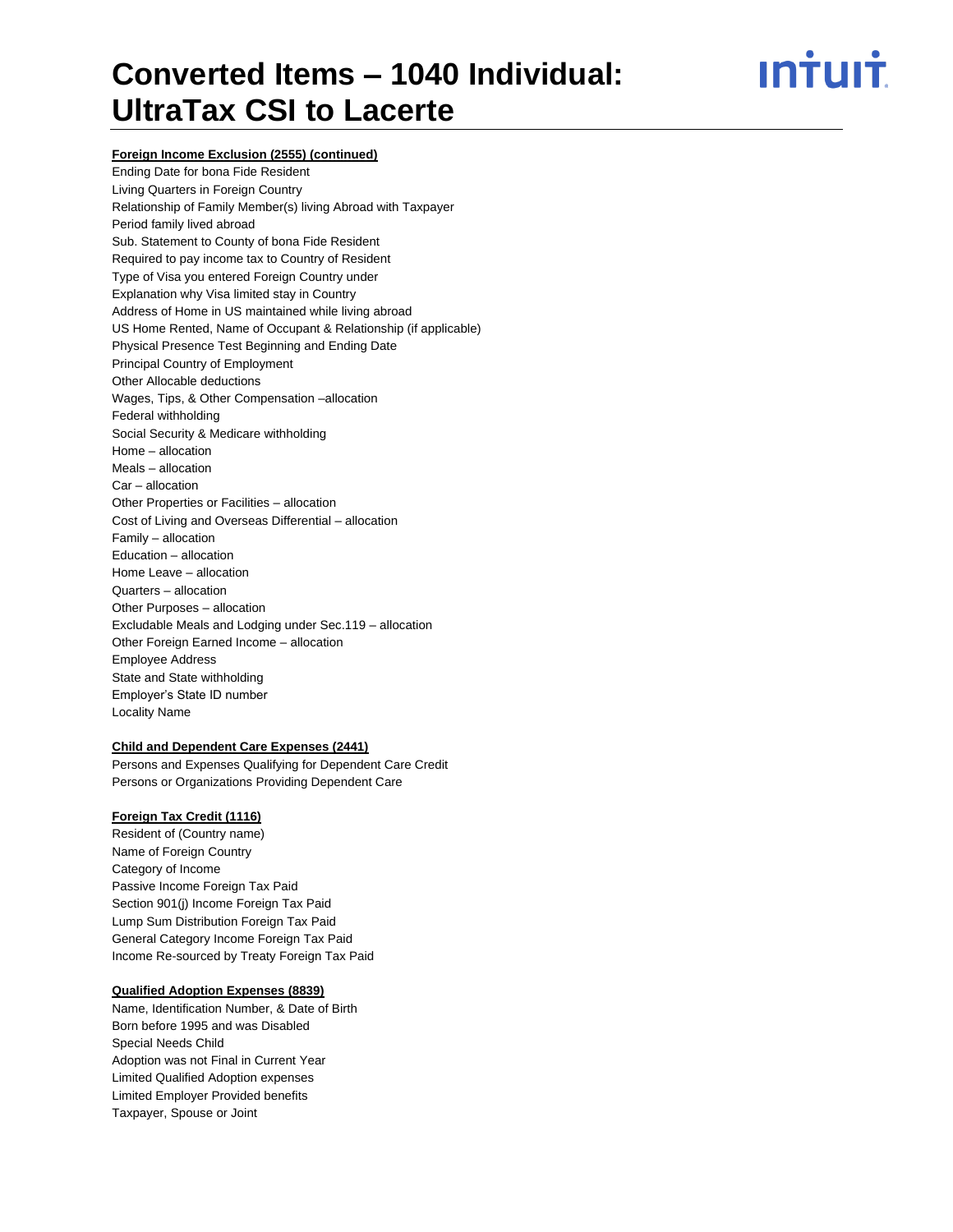# ın<del>i</del>uı<del>i</del>

### **Residential Energy, Other Credits**

Mortgage Interest Credit (8396) – Address, Certificate Credit rate Taxable Income Exclusion Items Sch D Tax worksheet Tax less Foreign Tax Credit Alternative Minimum Tax Credit claimed in prior years

# **Affordable Care Act Subsidy/Penalty**

Marketplace Identifier Account Number Form  $(CtrI + T)$ Activity Number

### **Household Employment Taxes**

Employer Identification number Paid cash wages Withheld Federal Income Tax for Household employee Total Cash Wages subject to Social Security taxes Total Cash Wages subject to Medicare taxes Federal Income Tax withheld Taxes withheld from State Disability payments Paid Total Cash Wages of \$1,000 or more in any Quarter of 2 preceding years

#### **Tax for Children Under 18 (8615)**

Tax for Children under 18 – Parent Name and SSN All other Children under 18 – Child Name

#### **Nonresident Alien (1040NR)**

Filing Status Refund Address Other Percentage 1 and Other Percentage 2 Country of Citizenship during Current year Country of Residence for Tax Purposes US Citizen (present or past) Visa type or immigration status on last day of current year Date entered US and Date departed US Number of days in US – 2 preceding years Subject to tax on Income Entitled to Treaty Benefits Income Exempt from Tax – Country and Tax Treaty Article

### **Information Return of US Persons (5471)**

Filer's Information – Name, Address and ID Category Filer 2, 3, 4, or 5 Percentage of Foreign Corporation's Voting Stock Part D – Person(s) on whose Benefit this return filed – Name & Address Shareholder, Officer, Director Foreign Corporation Information – Name and Address Employer ID number & Reference ID number Country under whose Laws Incorporated Date of Incorporation Principal Place of Business & Principal Business Activity Functional Currency Branch Office or Agent in US – Name, Address & ID Foreign Corporation's Statutory or Resident Agent in Country of Incorporation – Name & Address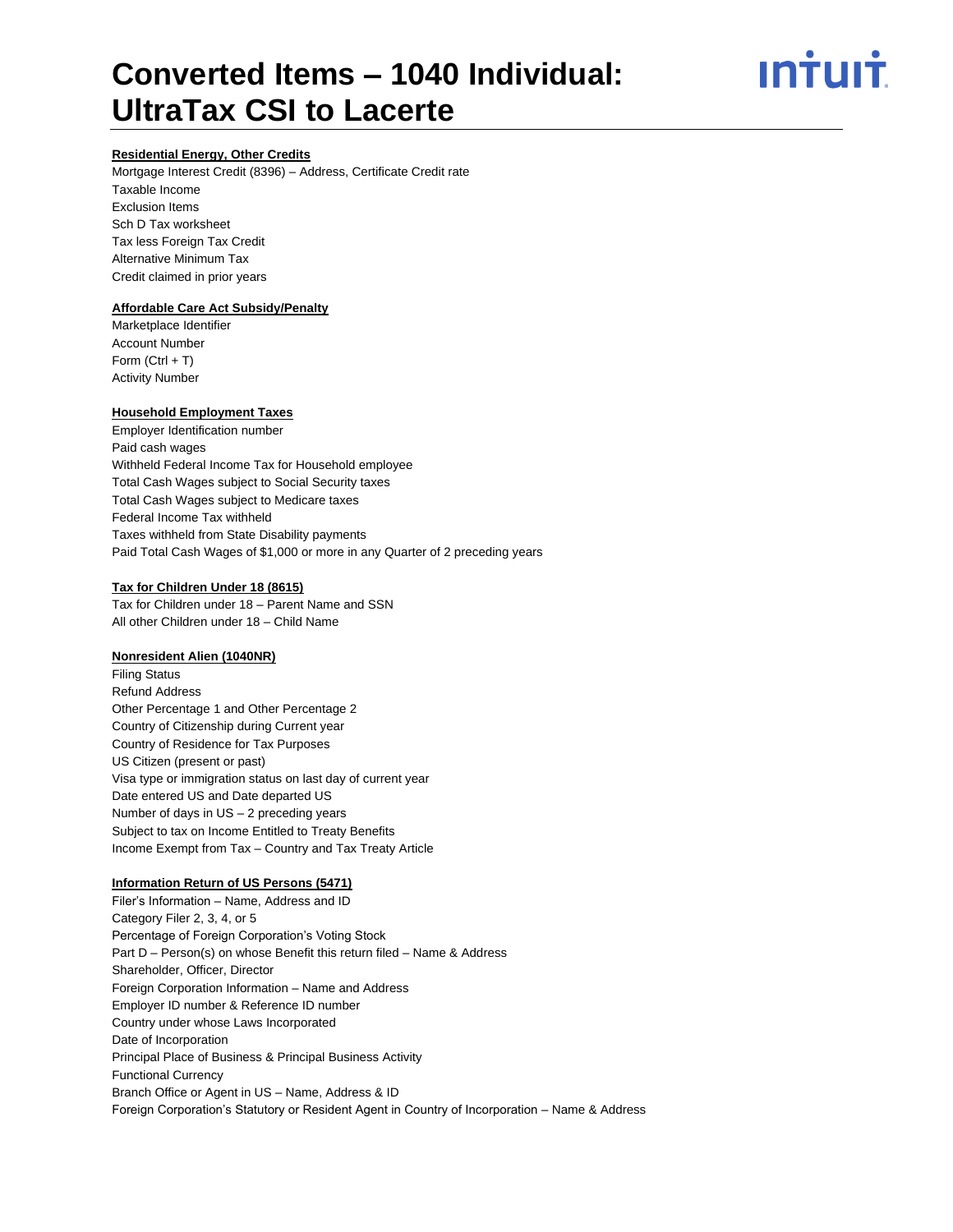# ın<del>i</del>uı<del>i</del>

**Information Return of US Persons (5471) (continued)** Person(s) with Custody of the Books & Records – Name & Address Stock Information – Description, Beginning and Ending Shares Schedule C Income – other Income Schedule C Deductions – Other deductions Schedule C Other Items – Extraordinary Items & Prior Period Adjustments Schedule C Other Items – Provision for Income War Profits & Excess Profits Tax Schedule E – Country or US Possession Amount of Tax in Foreign Currency Conversion Rate Amount of Tax in US Dollars Cash – Ending Trade Notes & A/R – Ending Less Allowance for Bad Debts – Ending Inventories – Ending Other current Assets – Descriptions and Ending Loans to Shareholders and Other Related Persons – Ending Investment in Subsidiaries – Descriptions and Ending Other Investments – Descriptions and Ending Buildings &Other Depreciable Assets – Ending Less Accumulated Depreciation – Ending Depletable Assets – Ending Less Accumulated Depletion – Ending Land – Ending Intangible Assets – Goodwill – Ending Intangible Assets – Organization Costs – Ending Intangible Assets – Patents, Trademarks and Other – Ending Less Accumulated Amortization – Ending Other Assets – Description and Ending Accounts Payable – Ending Other Current Liabilities – Description and Ending Loans from Shareholders and Other Related persons – Ending Other Liabilities – Description and Ending Preferred Stock – Ending Common Stock – Ending Paid-in or Capital Surplus – Description and Ending Retained Earnings – Ending Less Cost of Treasury Stock – Ending Schedule G Other Information – Name, EIN, Forms filed Schedule G Other Information – Name of Tax Matters Partner Schedule G Other Information – Foreign partnership tax year Beginning & Ending date Owns Interest in Any Trust Foreign Corporation owned any foreign entities disregarded as entities from their owners Statement in Lieu of 8858 – Name, Country and EIN Participant in Cost Sharing arrangement Became Participant in Cost Sharing arrangement during tax year Participated in any Section 1.6011-4 reportable transactions Paid or accrued foreign tax that was disqualified for credit under Section 901(m) Paid or accrued foreign tax to which Section 909 applies, or treated previously suspended foreign taxes as no longer suspended under Section 909

# **Tax Shelter Statement / Form 8886**

**Reportable Transaction Disclosure Statement** Name of Reportable Transaction Tax Shelter Registration number Initial Year participated in Transaction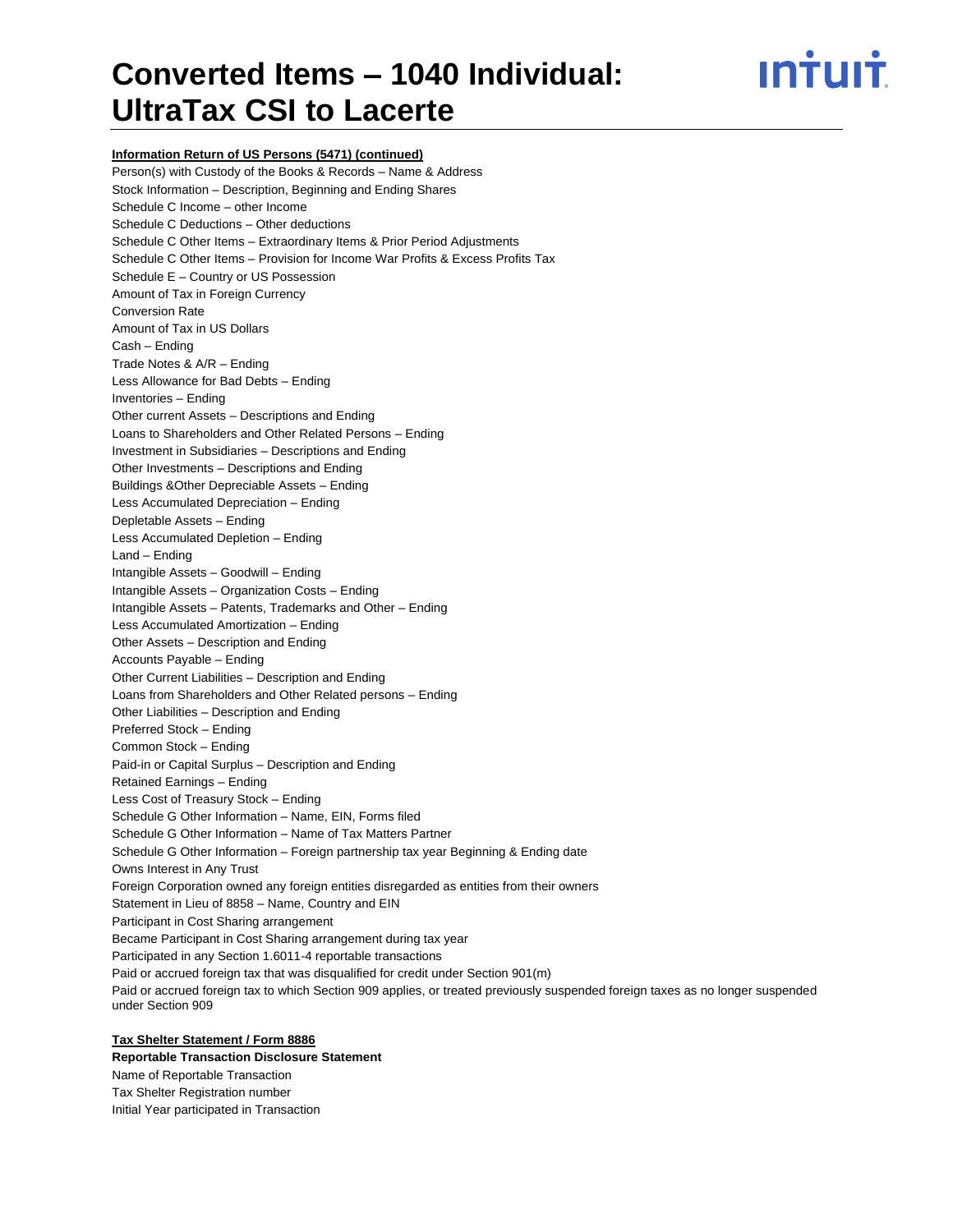

**Tax Shelter Statement / Form 8886 (continued)**

Type of Tax Benefit Facts of the Transaction Listed Transaction Confidential Transaction Transaction with Contractual Protection Loss Transaction Transaction of Interest If Transaction is the same or substantially similar to a "listed transaction", identify the listed transaction Invested through Other Entity – Name, Type and EIN Entities Involved in Transaction Form 8886 number Type of Entity, Name, ID & Address Statement of Foreign Assets (8938) Type of account – 1=Deposit 2=Custodial Account Number Account Jointly owned with Spouse No tax item in Part III with respect to this asset Used foreign currency exchange rate to convert value to US dollars Foreign currency in which account is maintained Source of exchange rate Financial Institution in which Account Maintained – Name & Address Identifying number of other designation Foreign Entity Information (complete if stock or interest) – Name, Type & Address Foreign Entity Information (complete if stock or interest) – Entity is a PFIC Issuer or counterparty – Name, Type & Address Issuer or counterparty – 1=Issuer 2=Counterparty Issuer or counterparty – 1= US person 2=Foreign person Number of forms filed for: 3520, 3520-A, 5471, 8621, 8865, 8891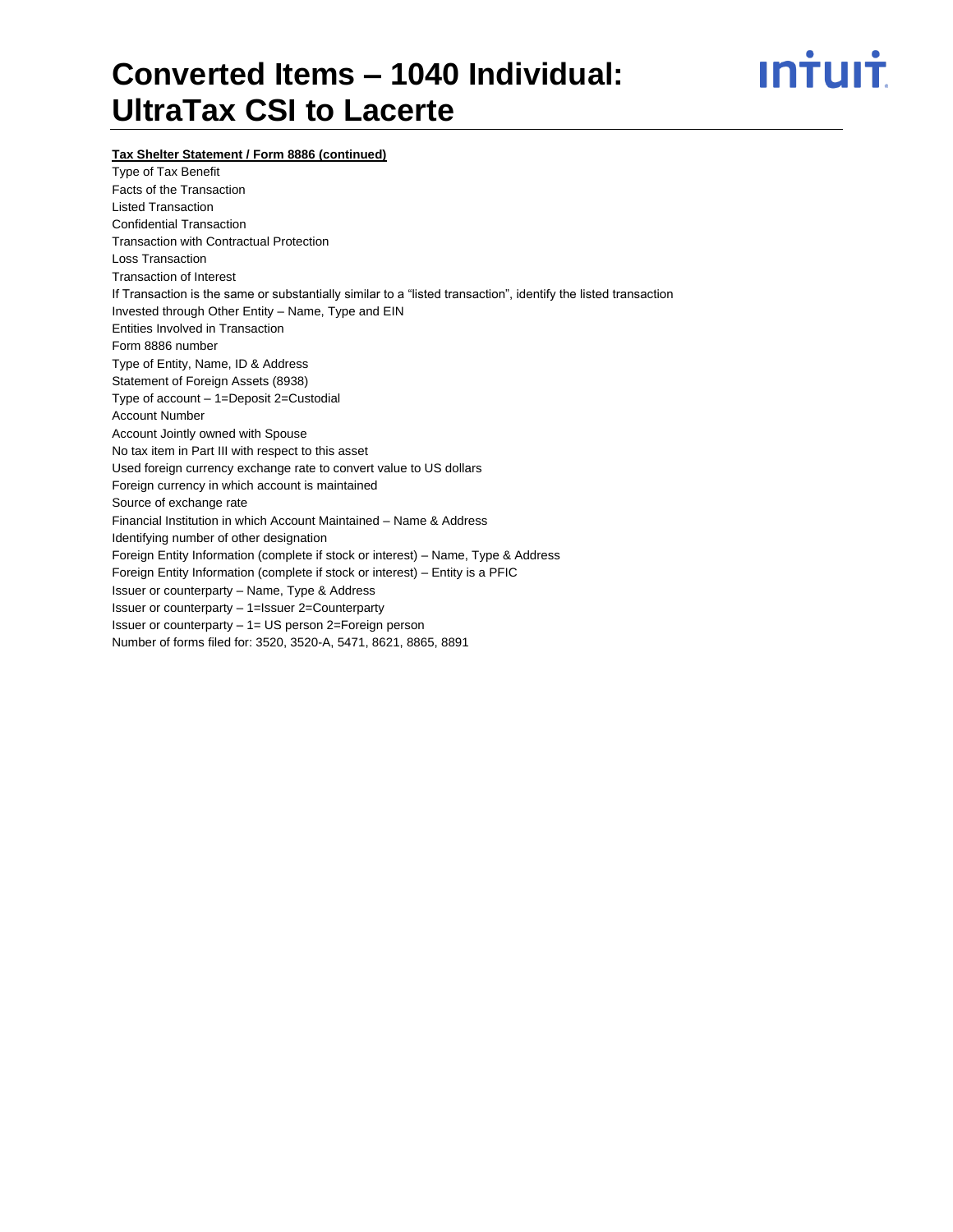

#### **Client Information**

Partnership Information Fiscal Year End Date Business Began Business Code & Activity Product or Service Accounting Method Type of Entity Tax Matters Partner

#### **Invoice & Letter**

**Salutation** IRS Center

#### **Miscellaneous Information**

Final Return Type of Entity Filing if "Other" If (TMP) tax matters partner is an entity, enter name of TMP representative Allow Preparer / IRS Discussion Rounding Partner Number Print partner number on Schedule K-1

#### **Other Information (Schedule B)**

Question 2: Was any partner a disregarded entity, PAR, trust, SCOR, EST (other than a deceased partner), nominee or similar person Question 3a: List any CORP, PAR, trust, or tax-exempt org. that owns 50% or more of the PAR at year end Question 3b: List any individual or estate that owns 50% or more of the PAR at year end Question 4a: Owned directly 20% or more, or indirectly 50% or more of the total voting power of all classes of voting stock of any foreign or domestic CORP at year end Question 4b: Own directly 20% or more, or indirectly 50% or more in the profit, loss, or capital in any PAR or in the beneficial interest of a trust Partnership level tax treatment election in effect for the current year Partnership is a Publicly Traded Partnership Partnership Has Interest in a Foreign Bank Account Name of Foreign Country Partnership is a Grantor of a Foreign Trust Partnership is making, or has in effect, a Section 754 election

#### **Partner Information**

Partner Information (Name/Address) Type of Entity General Partner or LLC Manager Foreign Partner Account Number Country Code Exempt From U.S. Tax

#### **Income**

Other Income

#### **Cost of Goods Sold**

Additional Section 263A Costs Other Costs Inventory Method Explanation of Other Method LIFO Inventory Method Adopted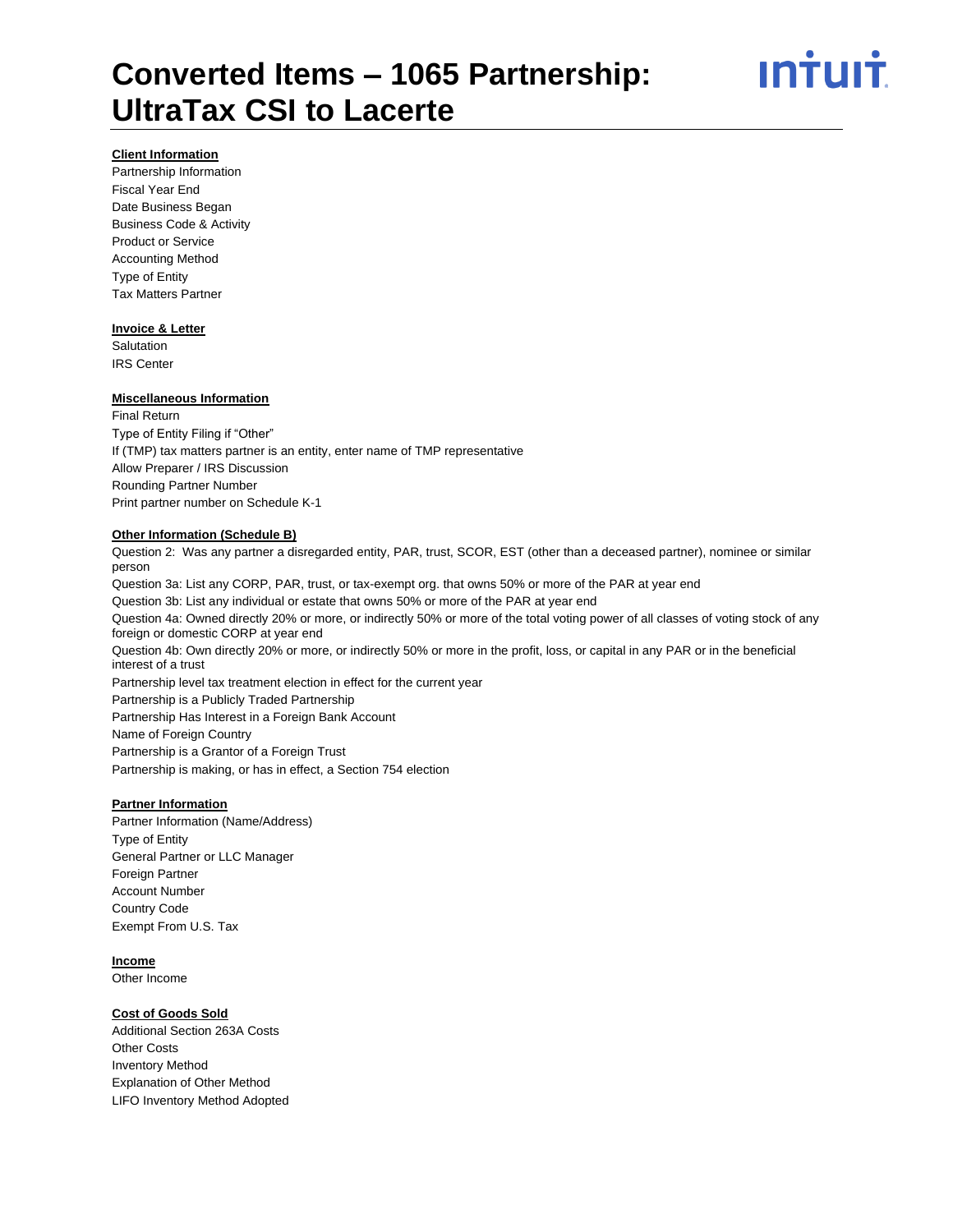# <u>**Intuit**</u>

# **Cost of Goods Sold (continued)**

Rules of Section 263A Apply Method Used to Value Inventory LIFO Method Adopted, Statement in Lieu of Form 970 Rules of IRS 263A Apply

## **Farm Income (Schedule F / Farm Rental)**

Principal Product Agricultural Activity Code Accounting Method Did Not Materially Participate If required to file Form(s) 1099, did you or will you file all required Form(s) 1099 Situs of property (i.e. CA) Ending Inventory of Livestock, Etc. - Accrual Method Other Income Other Expenses

## **Deductions**

Other Deductions

## **Depreciation (4562)**

Description of Property Form Date Placed in Service Regular, AMT, and Book Cost or Basis Current Section 179 Expense - Current Year Regular, AMT, and Book Method Regular, AMT, and Book Life or Class Life Amortization code section Regular, AMT, and Book Current Depreciation / Amortization Regular, AMT, and Book Prior Depreciation / Amortization Prior Section 179 Expense Regular and Book Salvage Value Basis Reduction (ITC, Etc.) State Depreciation - Cost or Basis State Depreciation – Current Section 179 Expense State Depreciation - Method State Depreciation - Life or Class Life State Depreciation - Current Depreciation / Amortization State Depreciation - Prior Depreciation / Amortization State Depreciation - Prior Section 179 Expense State Depreciation - Salvage Value Alternative Depreciation System (ADS) 150% DB Instead of 200% DB (MACRS Only) Qualified Indian Reservation Property Listed Property Date Sold or Disposed of

## **Rental Real Estate Activities (Form 8825)**

Property Information Type of property Include Income / Loss in Self-Employment Calculation Other Expenses

## **Other Rental Activities (Schedule K)**

Property Information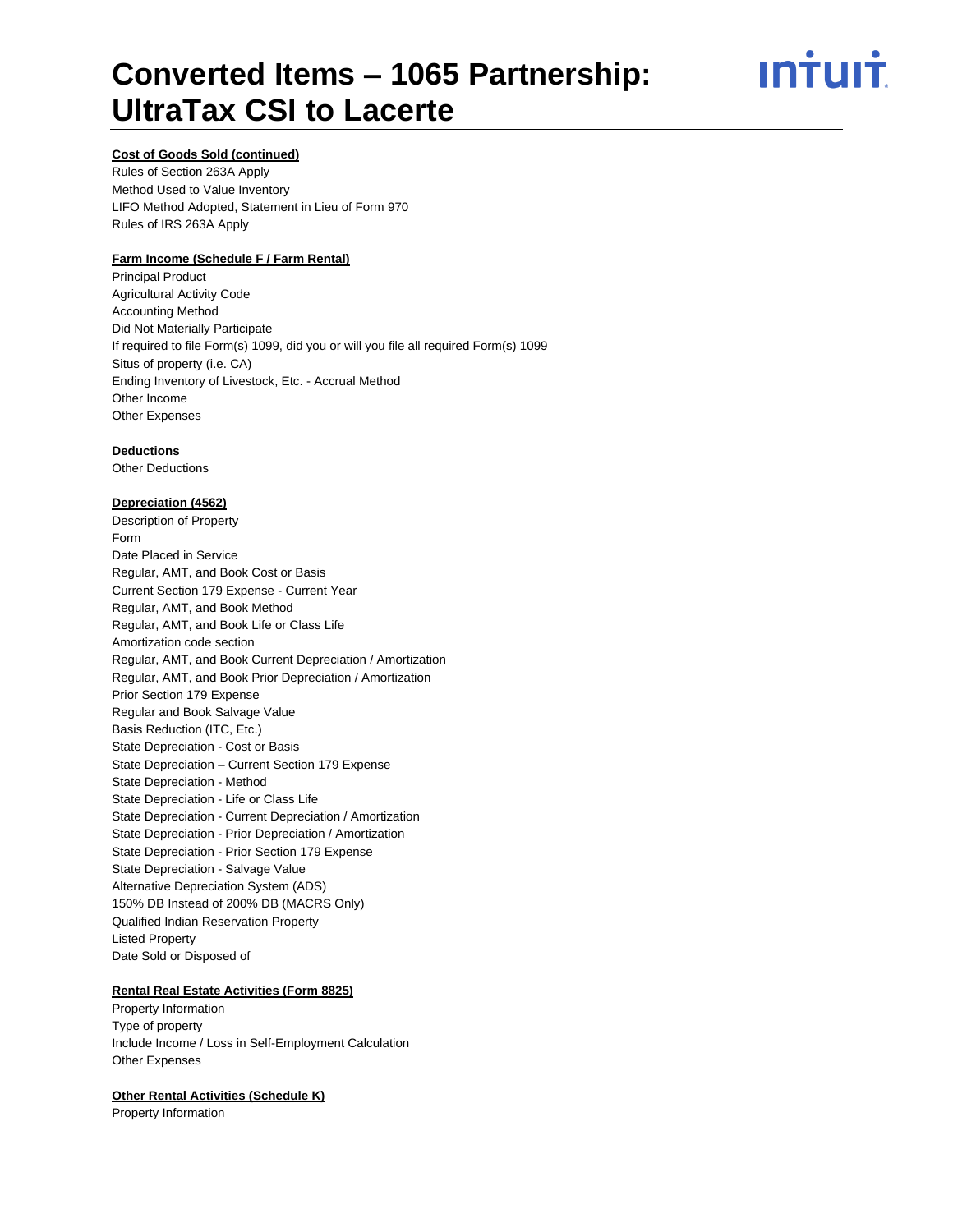

### **Other Credits**

Increasing research credit (6765) Credit for Small Employer Health Insurance Premiums (8941)

#### **Low-Income Housing**

Building Identification Number Date Placed in Service 42(j)(5) Partnership, Other Newly constructed or existing building, Section 42(e) Rehabilitation Expenditures Partnership Does Not Have Form 8609 Issued by the Housing Credit Agency Building Qualified as Part of a Low-Income Housing Project and Met Section 42 Requirements Decrease in building's qualified basis for this tax year Eligible Basis from Form 8609, Part II, Line 7b Low-Income Portion (Line 2) Credit % from Form 8609, Part I, Line 2 Maximum Housing Credit Available from Form 8609, Part I, Line 1b

#### **Other Schedule K Items**

Other income (loss) Section 59(e)(2) Election Expense – Other Other deductions Foreign Country Reduction in Taxes for Credit Other Foreign Transactions Undistributed Capital Gains Credit Backup Federal Withholding Tax Other Items – regular and AMT Educational Assistance Benefits Dependent Care Benefits Pre-productive Period Expenses Commercial Revitalization Deduction from Rental Real Estate Activities Other Pensions and IRAs

## **Passthrough Entity K-1 Information**

K-1 Entity Information Other Income (loss) Section 59(e)(2) Election Expense: Other Other Deductions Low Income Housing Credit (8586) – Partnership and Other Other Rental Real Estate Credits Other Rental Credits Undistributed Capital Gains Credit New Markets Credit Backup Withholding Other Credits Foreign Taxes - Reduction in Taxes for Credit Other Foreign Transactions Other AMT Items Other Information Section 1256 Contracts and Straddles Mining Exploration Costs Recapture Cancellation of Debt Other portfolio Income (loss) Form 4868 Long-Term Loss from Trade/Business Property Form 4868 Long-Term Loss from Income Producing Property Form 4868 Long-Term Gain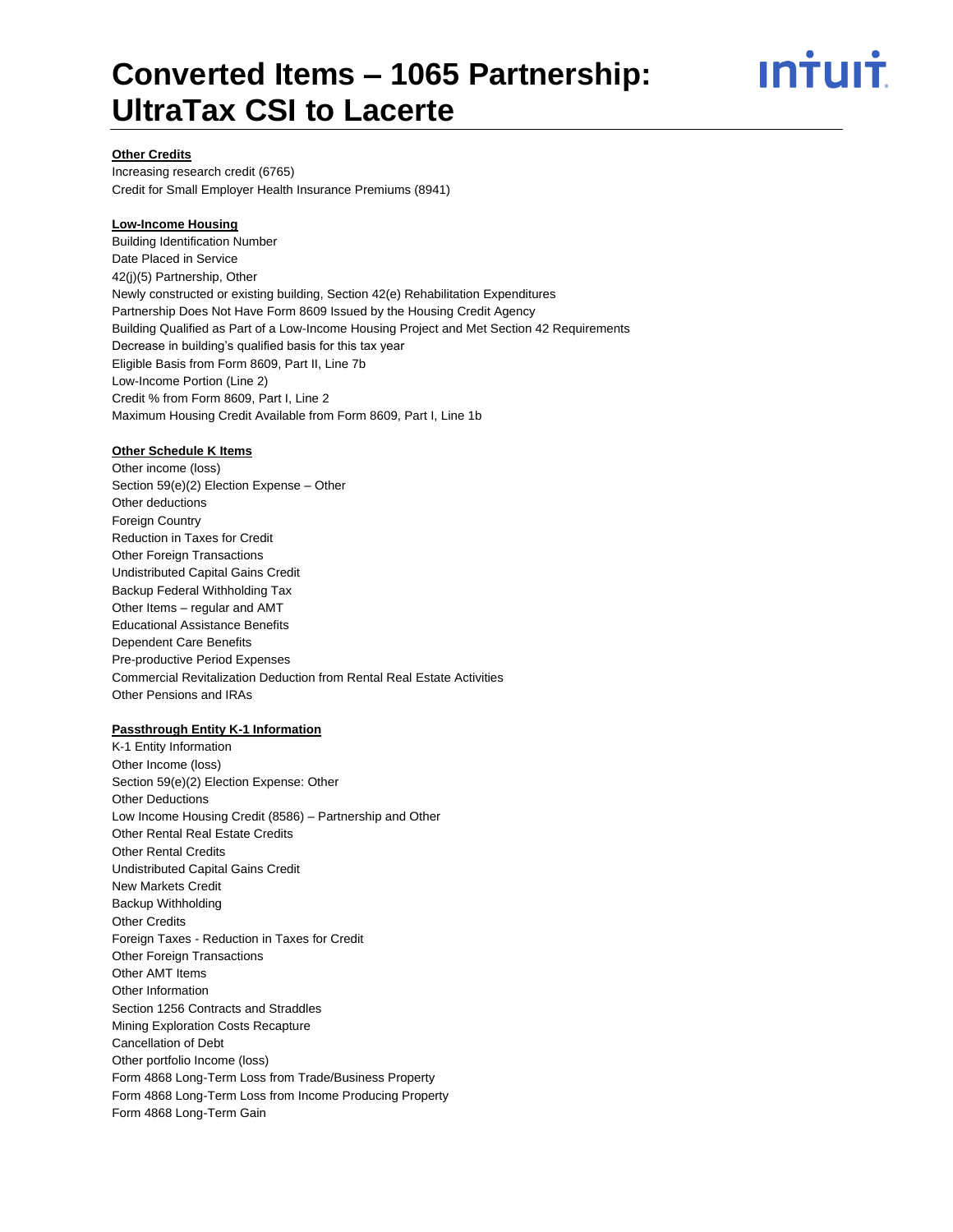ın†uı†

# **Balance Sheet (Assets) - Ending Amounts Only**

Cash Trade Notes and Accounts Receivable Less Allowance for Bad Debts Inventories, if Different from Screen 11 U.S. Government Obligations Tax-Exempt Securities Other Current Assets Loans to partners Mortgage and Real Estate Loans Other Investments Buildings and Other Depreciable Assets Less Accumulated Depreciation Depletable Assets Less Accumulated Depletion Land (Net of Any Amortization) Intangible Assets Less Accumulated Amortization Other Assets

#### **Balance Sheet (Liabilities and Capital) - Ending Amounts Only**

Accounts Payable Mortgages, Notes, Bonds, Payable - Current Year Other Current Liabilities All Nonrecourse Loans Loans from partners Mortgages, Notes, Bonds, Payable - Long-Term Other Liabilities

#### **Schedule M-1**

Income on Schedule K Not Reported on Books Expenses on Books Not Included on Schedule K - Other Income on Books Not Included on Schedule K - Other Deductions on Schedule K Not Charged Against Book Income – Other

### **Schedule M-2**

Other Increases/Decreases Ending Capital

#### **Schedule M-3**

Schedule M-3: Force, Suppress Partnership was required to file Schedule M-3 in a prior year Reportable Entity Partner#1 & #2: Identifying Number, Name, Maximum percentage owned or deemed owned Type of Income Statement Prepared: Filed SEC Form 10-K, Certified Audited, Other, None If Income Statement Was Prepared – If Partnership's Income Statement Has Been Restated for Any of the 5 Preceding Income Statement Periods, Provide Explanation and Amounts of Each Item Restated Net Income (Loss) Reconciliation: Accounting standard used Net Income or Loss from Nonincludible US & Foreign Entities Net Income or Loss from Other US or Foreign disregarded entities Adjustments to Eliminations of Transactions Between Includible and Nonincludible Entities Adjustments to Reconcile Income Statement Year to Tax Year of Tax Return Other Necessary Reconciliation Adjustments Income or Loss from Equity Method Foreign Corporations Gross Foreign Dividends Not Previously Taxed Subpart F, QEF, and Similar Income Inclusions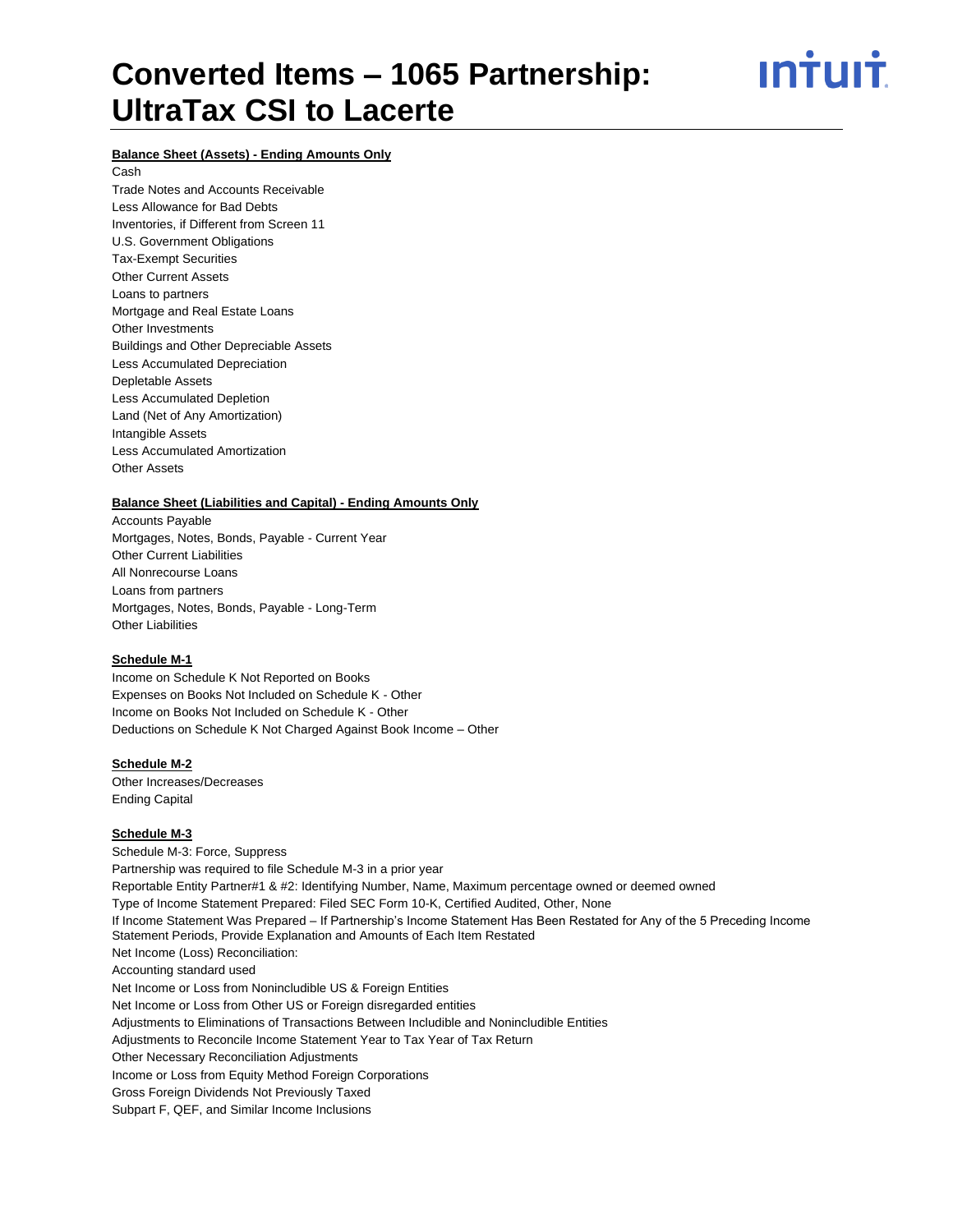

## **Schedule M-3 (continued)**

Gross Foreign Distributions Previously Taxed Income or Loss from Equity Method U.S. Corporations U.S. Dividends Income or Loss from US Partnerships, Foreign Partnerships, & Other Pass-through entities Items Relating to Reportable Transactions: Description Worthless Stock Losses: Description Other Income/Loss Items with Differences: Description Other Expense/Deduction Items with Differences Reportable Entity Partner #1: Identifying Number Name Maximum Percentage Owned or Deemed Owned Reportable Entity Partner #2: Identifying Number Name Maximum Percentage Owned or Deemed Owned Partnership Filed SEC Form 10-K for the Income Statement Period Partnership Prepared a Certified Audited Non-Tax-Basis Income Statement for the Period Partnership Prepared a Non-Tax-Basis Income Statement for the Period Worldwide Consolidated: Accounting Standard Other (Specify) Net Income from Non-includible Foreign Entities Net Loss from Non-includible Foreign Entities Net Income from Non-includible US Entities Net Loss from Non-includible US Entites Net Income (Loss) of Other Foreign Disregarded Entities Net Income (Loss) of Other IS Disregarded Entities Adjustment to Elimination of Transactions – Includible and Non-includible Entities Adjustments to Reconcile Income Statement Period to Tax Year Other Adjustments to Reconcile to Net Income (Loss)

#### **Supplemental Attachment to Schedule M-3**

Cost of Goods Sold: Other Items with Differences

#### **Partner Schedule K-1 Misc. Information**

Final K-1: Yes, No Low Income Housing Credit – Other Low Income Housing Credit – Section 42(j(5)) Qualified Rehabilitation Expenses (Rental Real Estate) Other Rental Real Estate Credits Other Rental Credits Other Credits Gross income from all sources Gross income sourced at partner level Foreign Gross Income Deduction at Partner Level Deduction Allocated and Apportioned Foreign taxes paid/accrued Reduction in taxes available for credit Post-1986 depreciation adjustment Adjusted Gain (Loss) Depletion (Not Oil and Gas) Oil, gas, and geothermal – Gross income and deductions Other AMT items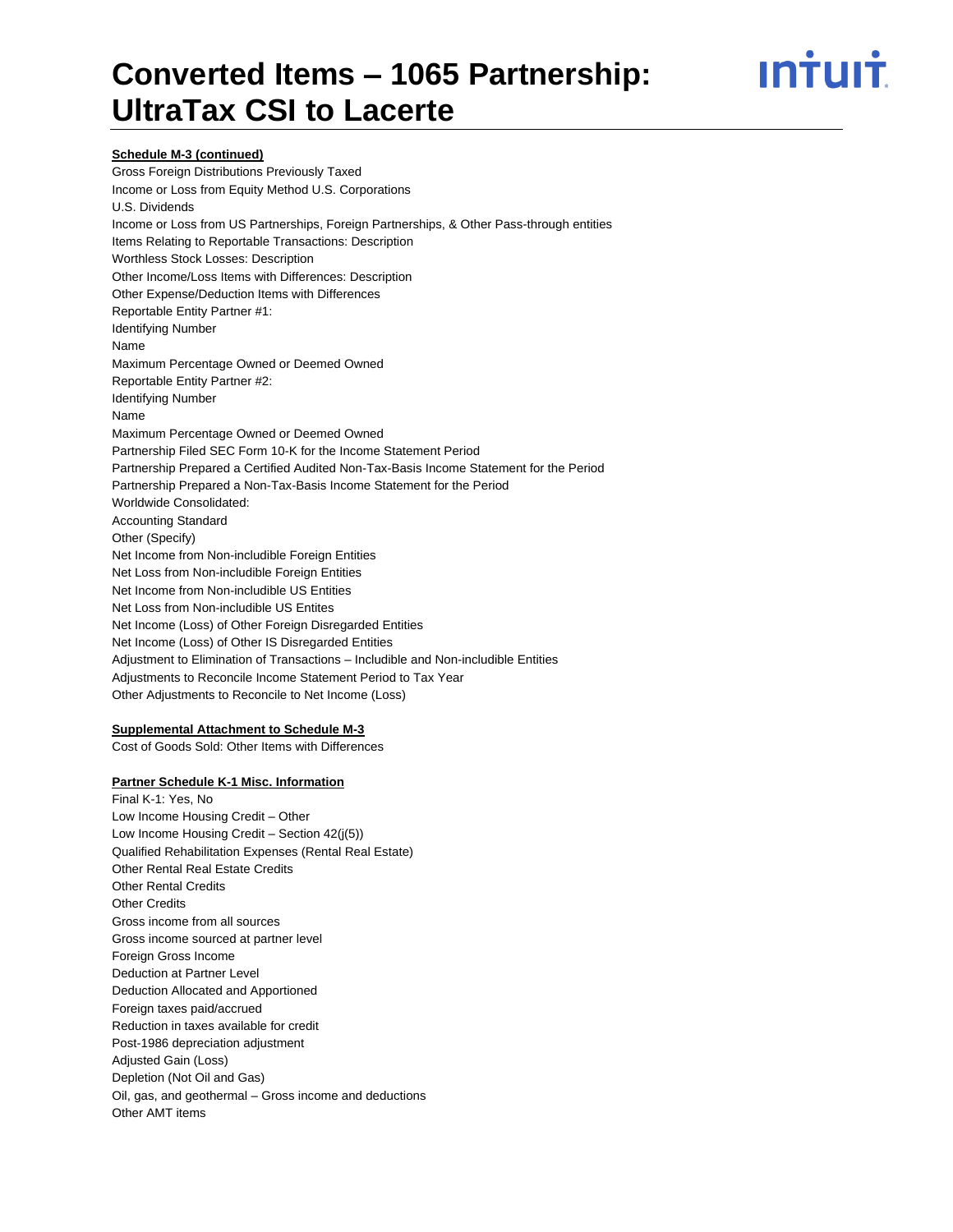

# **Partner Schedule K-1 Misc. Information (continued)**

Tax-exempt Interest Income Other Tax-exempt Income Non-deductible Expenses Distributions of Cash and Marketable Securities Distributions of Other Property Investment Income and Expense Other Items Beginning Assets, Liabilities and Capital Ending Assets, Liabilities and Capital

#### **Annual Return for Partnership W/H Tax (8804)**

Withholding Agent Information Partnership records and books kept outside U.S/Puerto Rico

#### **Tax Shelter Statement / Form 8886**

Name of Reportable Transaction Tax Shelter Registration Number (if Applicable) Initial Year Participated in Transaction, if Not Current Year Type of Tax Benefit Expected Tax Benefits: Description of the Expected Tax Benefits Promoting and Soliciting Parties Listed Transaction **Confidential** Contractual Protection Loss Transaction of Interest Invested Through Other Entity Entities and Individuals Involved in Reportable Transaction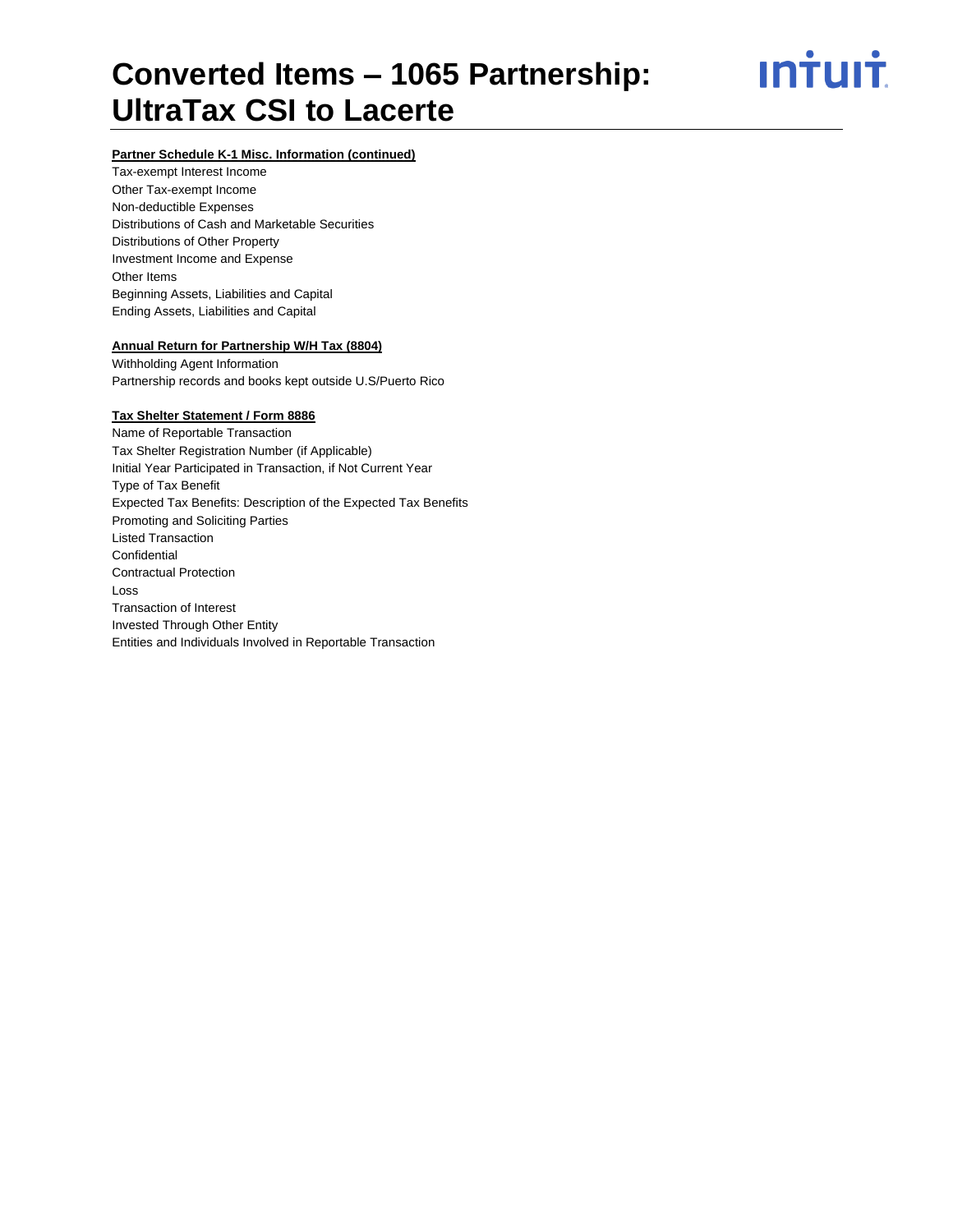

#### **Client Information**

Corporation Name and DBA Federal Identification Number Address Telephone & Fax Number Email Address Fiscal year End Date Incorporated Business Code & Activity Product or Service Accounting Method Number of Shareholders 1120-F Filer? Maintains Place of Business in US

#### **Officer Information**

Officer Name, Address, SSN & Title % Time Devoted to Business % of Common Stock Owned (xx.xx) % of Preferred Stock Owned (xx.xx)

### **Affiliations Schedule (851)**

Name, Address, & EIN Principal Business Activity Business Code Number Stock Holdings at Beg. of Year - Number of Shares Stock Holdings at Beg. of Year - Percent of Voting Power Stock Holdings at Beg. of Year - Percent of Value Stock Holdings at Beg. of Year - Owned by Corporation Number (Defaults to Parent) This Corporation Had More than One Class of Stock Outstanding; List and Describe This Member had an Agreement in Existence by which Persons that Were Not Members of the Affiliated Group Could Acquire Stock or Acquire Voting Power in the Corporation from this Corporation or Another Corporation Percentage of the Value of the Outstanding Stock that the Person(s) Could Acquire Percentage of the Value of the Outstanding Voting Stock that the Person(s) Could Acquire If The Arrangement Was Associated, etc.

#### **Miscellaneous / Other Information**

Title of Signing Officer Allow Preparer/IRS Discussion If required to file Form(s) 1099 in Current Year, did or will the corporation file them? 1=yes, 2=no Qualified Personal Service Corporation Non-Qualified Personal Service Corporation Closely Held Corporation Accrue Federal Tax Accrue State Tax Option 1 & Option 2 Foreign Person Owns Over 25% of Corporation's Stock Percentage Owned By Foreign Person Foreign Owner's Country Corporation is a Subsidiary in Affiliated/Controlled Group Parent Name & ID Number Direct Deposit of Federal Refund Foreign financial institution transaction (IAT) Name of Bank, Routing Number, Account Number & Type of Account Print Corporation's Phone Number Statement in Lieu of Form 8858: Name, Country & EIN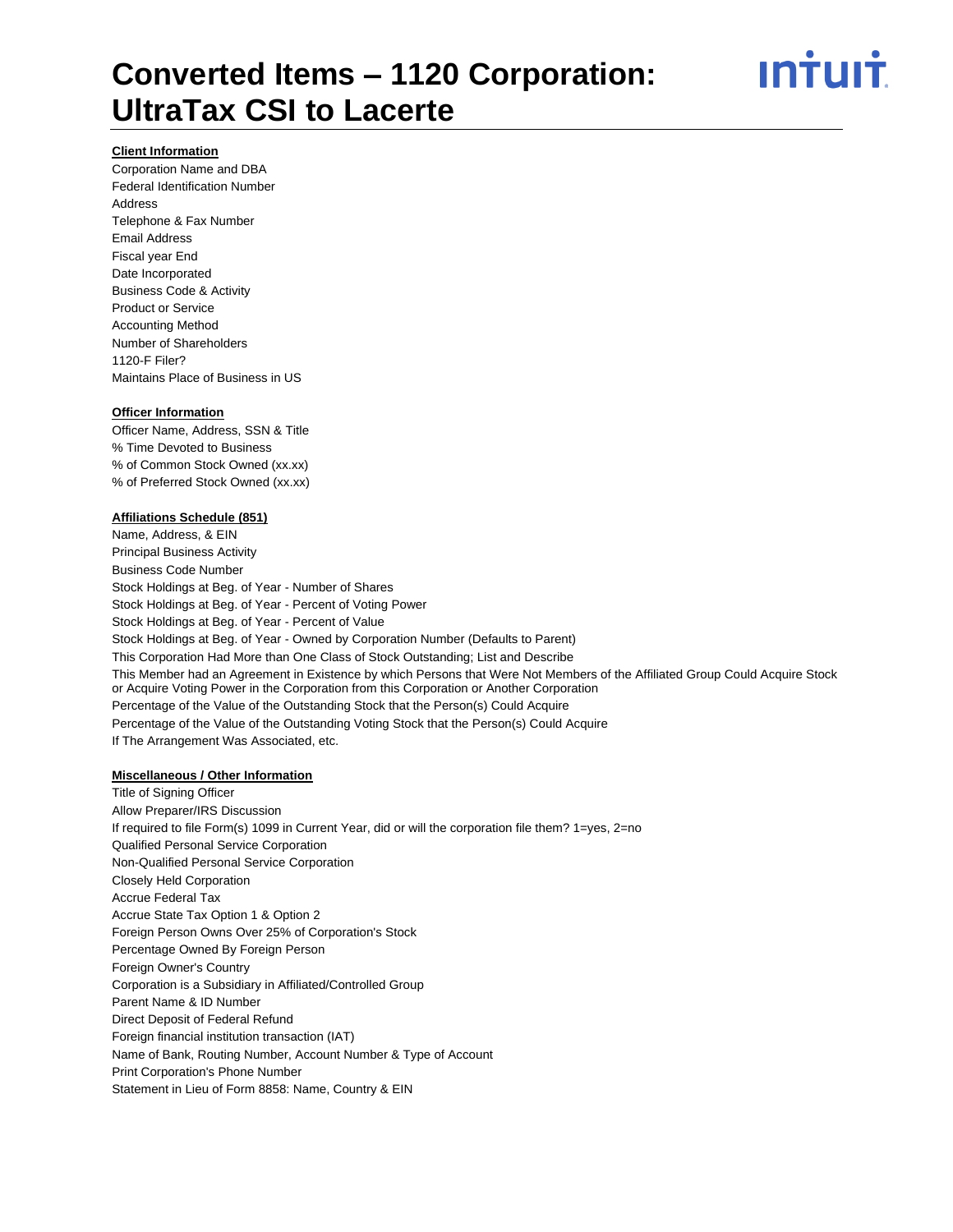

#### **Miscellaneous / Other Information**

Excluding any PAR for which a Form 8865 is attached, did the COR own at least a 10% interest, directly or indirectly, in any other foreign PAR? If yes, enter required information concerning the foreign PAR – Name, EIN, Forms Filed, & Tax Matters Partner Schedule N - Number of Forms 8865 Attached Corporation Received Distribution From or Was Grantor to Foreign Trust Country of Foreign Bank Account Country of Incorporation Country under Whose Laws the Income Reported on This Return is Subject to Tax Location of Corporation's Books: Address U.S. Agent: Kind of Agent, Name & Address Corporation Was Engaged in a U.S. Trade or Business Controlled Foreign Corporation Corporation Had Transactions with Related Parties Foreign Corporation is not a resident of a country that has an income treaty with the U.S. Name of Foreign Country if Corporation Had a Permanent Establishment in the U.S. for purposes of Any Applicable Tax Treaty Between the U.S. and a Foreign Country

#### **Invoice & Letter**

IRS center Salutation [O]

# **20% Direct or 50% Direct/Indirect Owners**

Owner type, Name, Address, & SSN/EIN Country of citizenship/organization if not US % of Common Stock Owned % of Preferred Stock Owned Schedule PH only

#### **20% Direct or 50% Direct/Indirect Owned Entities**

Entity Type, Name and Federal ID Country of Incorporation/Organization, If not US Percentage Owned

#### **Foreign Owned Corporation Info.**

Country of Incorporation Country(ies) of Filing Income Tax Return as a Resident Principal Country(ies) Where Business is Conducted Direct 25% Shareholder # 1 & #2 – Name, Address, ID, Reference ID Direct 25% Shareholder # 1 & #2- Principal Country(ies) Where Business is Conducted Direct 25% Shareholder # 1 & #2- Country of Citizenship or Incorporation Direct 25% Shareholder # 1 & #2- Country(ies) of Filing Income Tax Return as a Resident Ultimate Indirect 25% Shareholder #1 & #2- Name, Address, ID, Reference ID Ultimate Indirect 25% Shareholder #1 & #2- Principal Country(ies) where Business is Conducted Ultimate Indirect 25% Shareholder #1& #2- Country of Citizenship or Incorporation Ultimate Indirect 25% Shareholder #1& #2- Country(ies) of Filing Income Tax Return as a Resident Related Party Information – Name, Address, ID, Reference ID Related Party Information - Principal Business Activity & Activity Code Related Party Information - Principal Country(ies) where Business is Conducted Related Party Information - Country(ies) of Filing Income Tax Return as a Resident Type of Party: 1=Foreign Person, 2=US Person Related to Reporting Corporation Related to 25% Foreign Shareholder 25% Foreign Shareholder Reasonable Estimates are Used During the tax year, the foreign parent was a participant in any cost sharing arrangement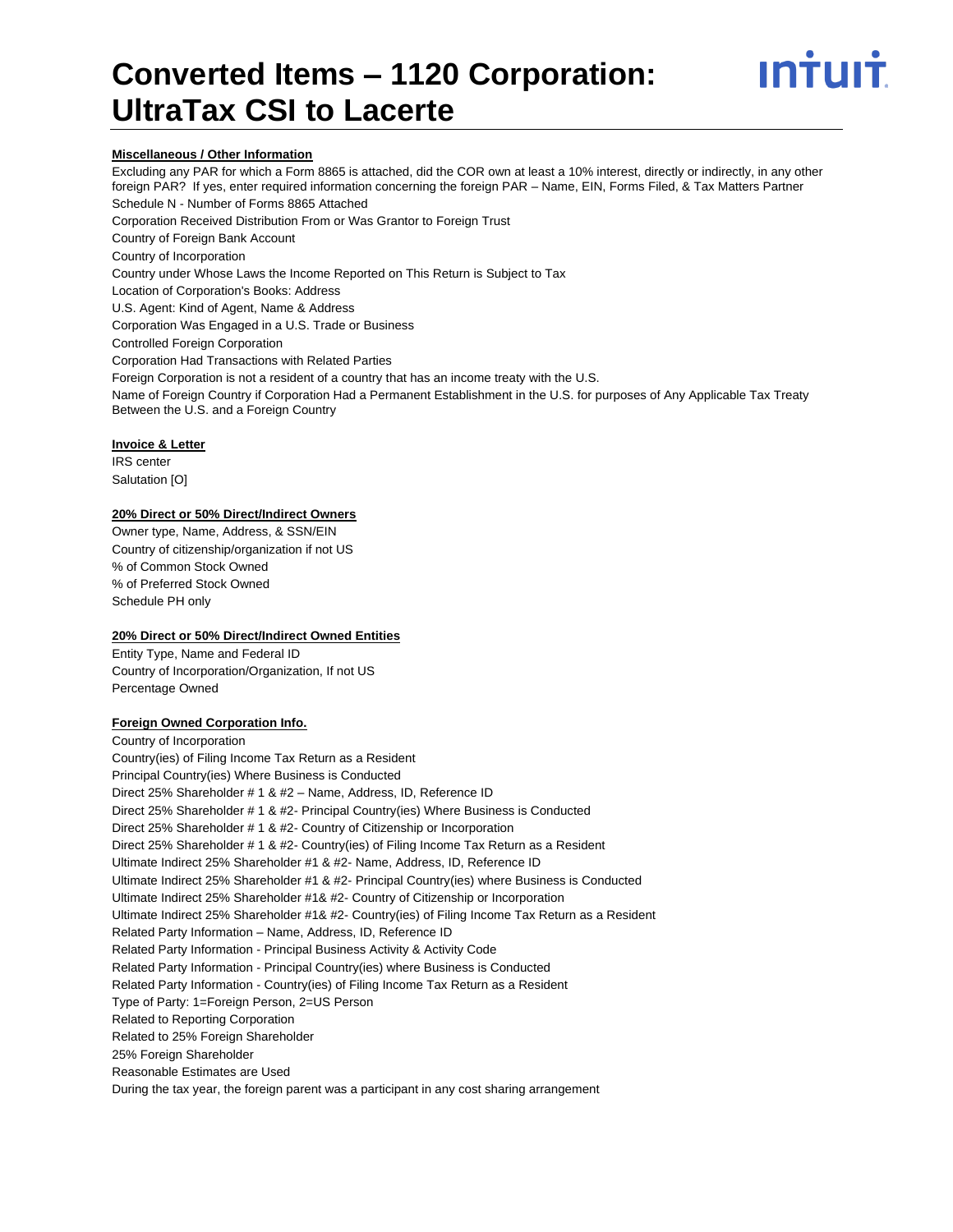ın<del>i</del>uı<del>i</del>

# **Controlled Group Apportionment Consent**

Type of controlled group Name ID Number Taxable Year Ended (m/d/y)

# **Estimated Tax**

Overpayment applied from Prior Year Installment Voucher Amount (memo): 1ST-4TH Credit to Next Year (Ctrl+T or Dollar Amount) Rounding: 1=\$1, 2=\$10, 3=\$100, 4=\$1,000 1=Apply Threshold Rule, 2=Suppress Large Corporation Determination – 3 Preceding Year Taxable Income

### **Penalties and Interest**

Large Corporation Optional Annualized Methods

# **Income**

Interest State Tax-Exempt Interest (U.S. Bonds, T-Bills, Etc.) **Other** 

## **Cost of Goods Sold**

Additional Section 263A Costs Other Costs Cost Lower of Cost or Market Other Inventory Method Explanation of Other Method Rules of Section 263A Apply

## **Schedule K-1**

Name of K-1 Entity Employer Identification Number Not a passive activity Entire disposition Publicly traded partnership

# **Farm Activities**

Principal Product Agricultural Activity Code Ending inventory of livestock, etc. Other Income Taxes Other Farm Expenses

### **Rental/Other Passive Activities**

Description of Property/Activity Situs of Property Entire Disposition

### **Deductions**

Contributions - Current Year Cash Taxes - Other **Other**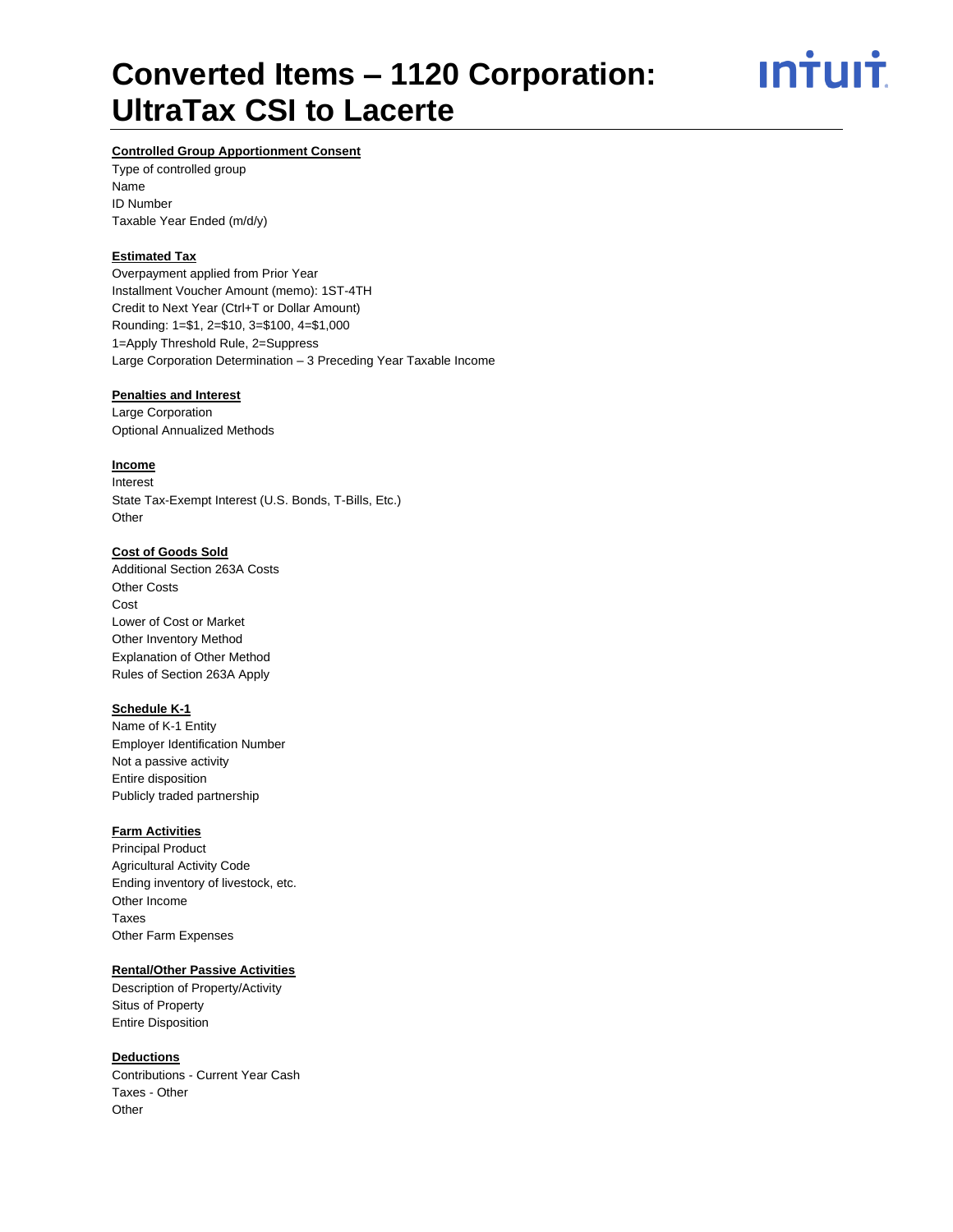

#### **Depreciation (4562)**

Description of Property Form Date Placed in Service Regular, AMT, and Book Cost or Basis Current Section 179 Expense - Current Year Regular, AMT, and Book Method Regular, AMT, and Book Life or Class Life Amortization code section Regular, AMT, and Book Current Depreciation / Amortization Regular, AMT, and Book Prior Depreciation / Amortization Prior Section 179 Expense Regular and Book Salvage Value Basis Reduction (ITC, Etc.) State Depreciation - Cost or Basis State Depreciation – Current Section 179 Expense State Depreciation - Method State Depreciation - Life or Class Life State Depreciation - Current Depreciation / Amortization State Depreciation - Prior Depreciation / Amortization State Depreciation - Prior Section 179 Expense State Depreciation - Salvage Value Alternative Depreciation System (ADS) 150% DB Instead of 200% DB (MACRS Only) Qualified Indian Reservation Property Listed Property Date Sold or Disposed of

### **Noncash Contributions (8283)**

Donee - Name & Address of Charitable Organization

#### **General Business Credits/Orphan Drug Credit (8820)/Small Employer Health Insurance Premiums Credit (8941)**

Orphan Drug Name Designation App. Number Date Designated Small Employer Insurance Premiums Credit (8941): Eligible to claim credit Small Employer Insurance Premiums Credit (8941): Coverage (1=Single, 2=Family) Small Employer Insurance Premiums Credit (8941): Small Group Market

#### **Schedule A (8609) / LIH Recapture (8611)**

Building Identification Number Date Placed in Service (m/d/y) 1=Newly Constructed or Existing Building, 2=Section 421(e) Rehabilitation Expenditures Corporation Does Not Have Form 8609 Issued by the Housing Credit Agency Building Qualified as Part of a Low-Income Housing Project and Met Section 42 Requirements: 1=Yes, 2=No Decrease in Qualified Basis for this Tax Year Eligible Basis from Form 8609, Part II, Line 7b Low-Income Portion Credit Percentage from Form 8609, Part I, Line 2

#### **Foreign Tax Credit (1118)**

Foreign Country or U.S. Possession Code Category of Income Section 901(j) Income - Name of Sanctioned Country Income Re-sourced by Treaty - Name of Country Separate Limitation Gross Income: Other Income, Regular and AMT, if different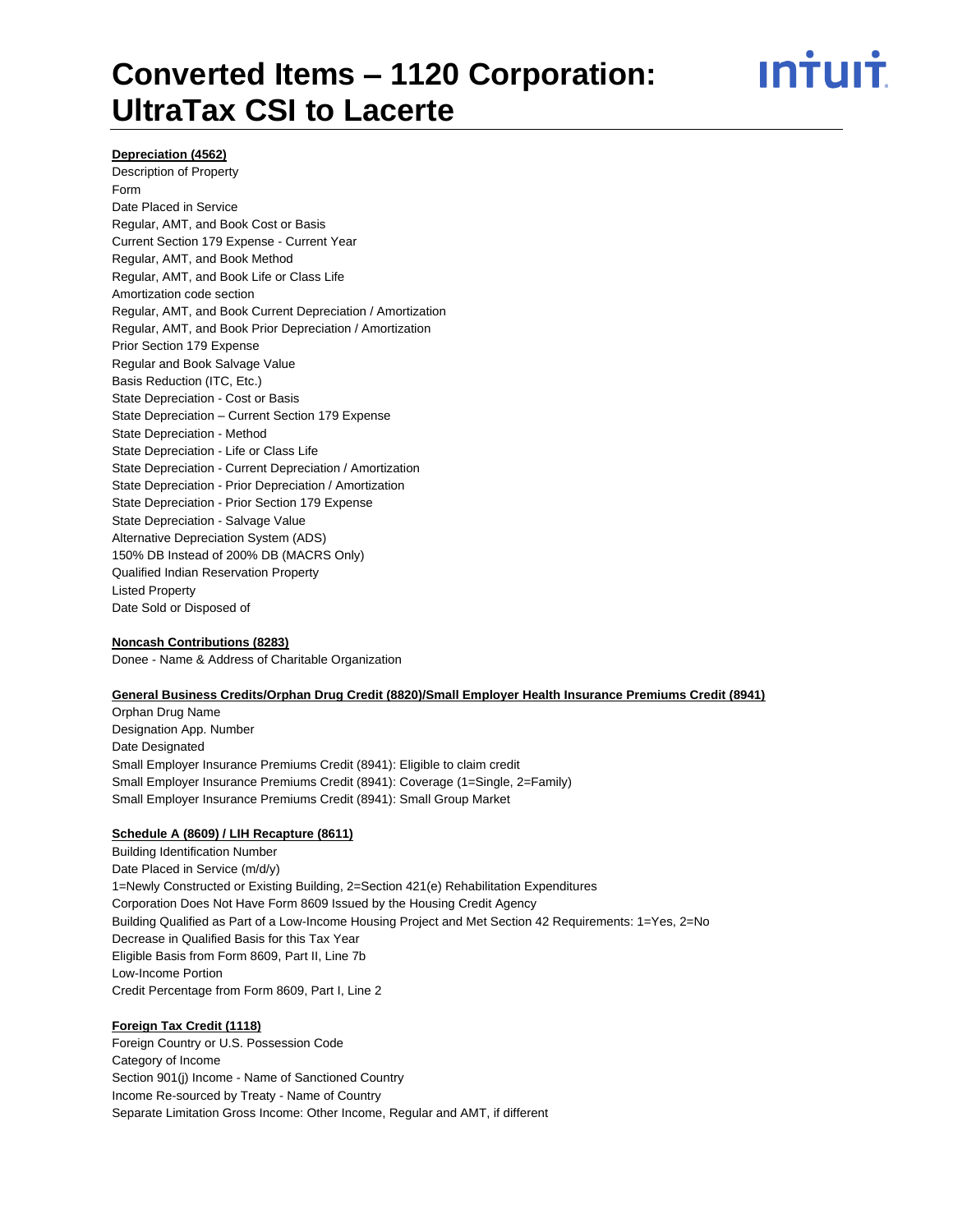

### **Credit to Holders of Tax Credit Bonds (8912)**

Form 1097-BTC Information – Issuer Name & EIN

## **Alternative Minimum Tax (4626)**

AMT Small Corporation for All Prior Tax Years After 1997 Gross Receipts for Most Recent 3 Tax Years Corporation: prior 2 years Corporation Qualifies for AMT Small Corporation Exemption: 1=Yes, 2=No

### **Schedule PH**

Amounts Excluded Under Section 543(a)(1)(A), 543(a)(1)(B) Less: Adjustments Described in Section 543(b)(2)(A) & 543(b)(2)(B) War profits, & excess profits taxes not deducted Excess Expenses & Depreciation under Section 545(B)(6): Kind of Property, Date Acquired and Cost/Basis

#### **Non-connected Income From U.S. Sources (1120-F)**

Name of Treaty Country, if Any Gains from Timber, Coal, or Domestic Iron Ore Disposals Fiduciary Distributions Other Fixed Gains, Profits, and Income

### **Branch Profits Tax / Tax on Excess Interest (1120-F)**

Taking a position that a US treaty overrules or modifies an Internal Revenue law of the US thereby causing a reduction in tax Claiming treaty benefits pursuant to Competent Authority determination Exempt From Branch Profits Tax Exempt From Tax on Excess Interest Interest Paid by the Foreign Corporation's U.S. Trade or Business Was Increased Because 80% or more of the Foreign Corporation's Assets are U.S. Assets

#### **Deductions Allocated to ECI (1120-F)**

Accounting Convention Used

#### **Balance Sheet (Assets) - Ending Amounts Only**

Cash Accounts Receivable Less Allowance for Bad Debts Inventories, if Different from Screen 14 U.S. Government Obligations Tax-Exempt Securities Prepaid Federal Tax Prepaid State Tax Other Current Assets Loans to Shareholders Mortgage and Real Estate Loans Other Investments Buildings and Other Depreciable Assets Less Accumulated Depreciation Depletable Assets Less Accumulated Depletion Land (Net of Any Amortization) Intangible Assets Less Accumulated Amortization Other Assets

# **Balance Sheet (Liabilities and Capital) - Ending Amounts Only**

Accounts Payable Mortgages, Notes Payable - Current Year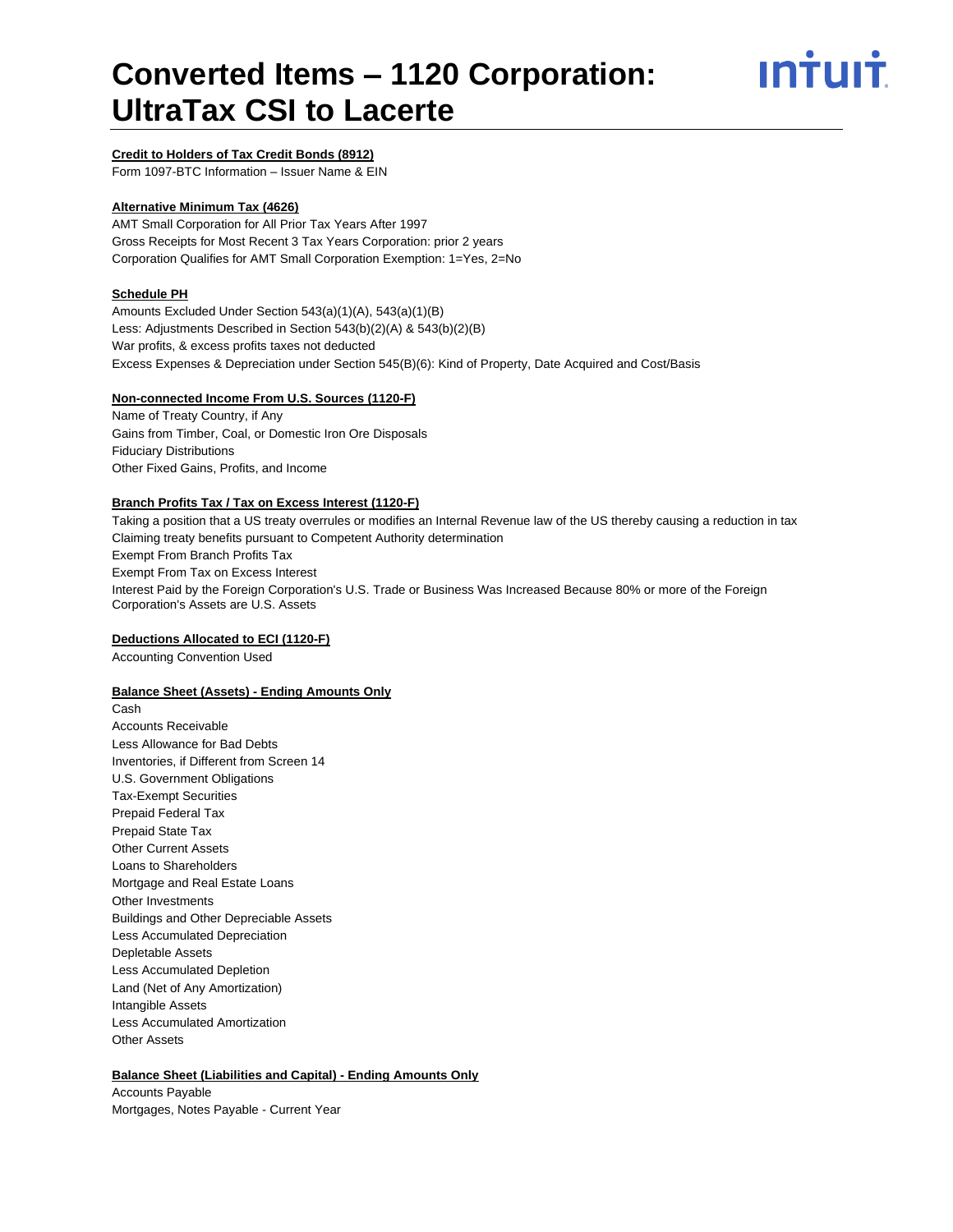# ın†uı†

### **Balance Sheet (Liabilities and Capital) - Ending Amounts Only (continued)**

Federal Tax Payable State Tax Payable Other Current Liabilities Loans from Shareholders Mortgages, Notes Payable - Long-Term Other Liabilities Preferred Stock Common Stock Additional Paid-in Capital Retained Earnings: Appropriated & Unappropriated Adjustments to Shareholders Equity Less Cost of Treasury Stock

#### **Balance Sheet Miscellaneous**

Balance Sheet, M-1, M-2: 1=Force, 2=When Applicable

#### **Schedule M-1**

Income Subject to Tax Not Recorded on Books: Description Expenses Recorded on Books Not Included on Return – Other: Description Income Recorded on Books Not Included on this Return – Other: Description Deductions Not Charged Against Book Income – Other: Description

### **Schedule M-3**

Schedule M-3: 1=Force, 2= Suppress Type of Income Statement Prepared Voting Common Stock: 1=Any of Corporation's Voting Common Stock is Publicly Traded Voting Common Stock: If publicly traded, symbol of Primary U.S. Publicly Traded Voting Common Stock Voting Common Stock: If publicly traded, stock's CUSIP Number Accounting Standard Used Net Income or Loss from Nonincludible Foreign & US Entities Net Income or Loss of Other Includable Foreign & US Disregarded Entities Net Income or Loss of Other Includable Entities Adjustments to Eliminations of Transactions between Includible and Nonincludible Entities Adjustment to Reconcile Income Statement Year to Tax Year of Tax Return Income or Loss from Equity Method Foreign Corporations: Entity Name, Type & EIN Gross Foreign Dividends Not Previously Taxed: Dividend Payer, EIN, Class Gross Foreign Dividends Not Previously Taxed: Percentage Directly or Indirectly Owned Subpart F, QEF, and Similar Income Inclusions: Entity Name, Type & EIN Section 78 Gross-Up: Entity Name, Type & EIN Gross Foreign Distributions Previously Taxed: Entity Name, Type & EIN Income/ Loss from Equity Method U.S. Corporations: Entity Name, Type & EIN U.S. Dividends Not Eliminated in Tax Consolidation: Dividend Payer, EIN, Class U.S. Dividends Not Eliminated in Tax Consolidation: Percentage Directly or Indirectly Owned Minority Interest for Includible Corporations: Entity Name, Type & EIN Income /Loss from U.S. Partnerships: Partnership Name & EIN Income /Loss from U.S. Partnerships: EOY Profit Sharing % & EOY Loss Sharing % Income/ Loss from Foreign Partnerships: Partnership Name & EIN Income /Loss from Foreign Partnerships: EOY Profit Sharing % & EOY Loss Sharing % Income/Loss from Other Passthroughs: Entity Name & EIN Income /Loss from Other Passthroughs: EOY Profit Sharing % & EOY Loss Sharing % Items Related to Reportable Transactions: Item Worthless Stock Losses: Description of stock Other Income / Loss Items with Differences: Item Section 118 Exclusion: Item Other Expenses / Deduction Items with Differences: Item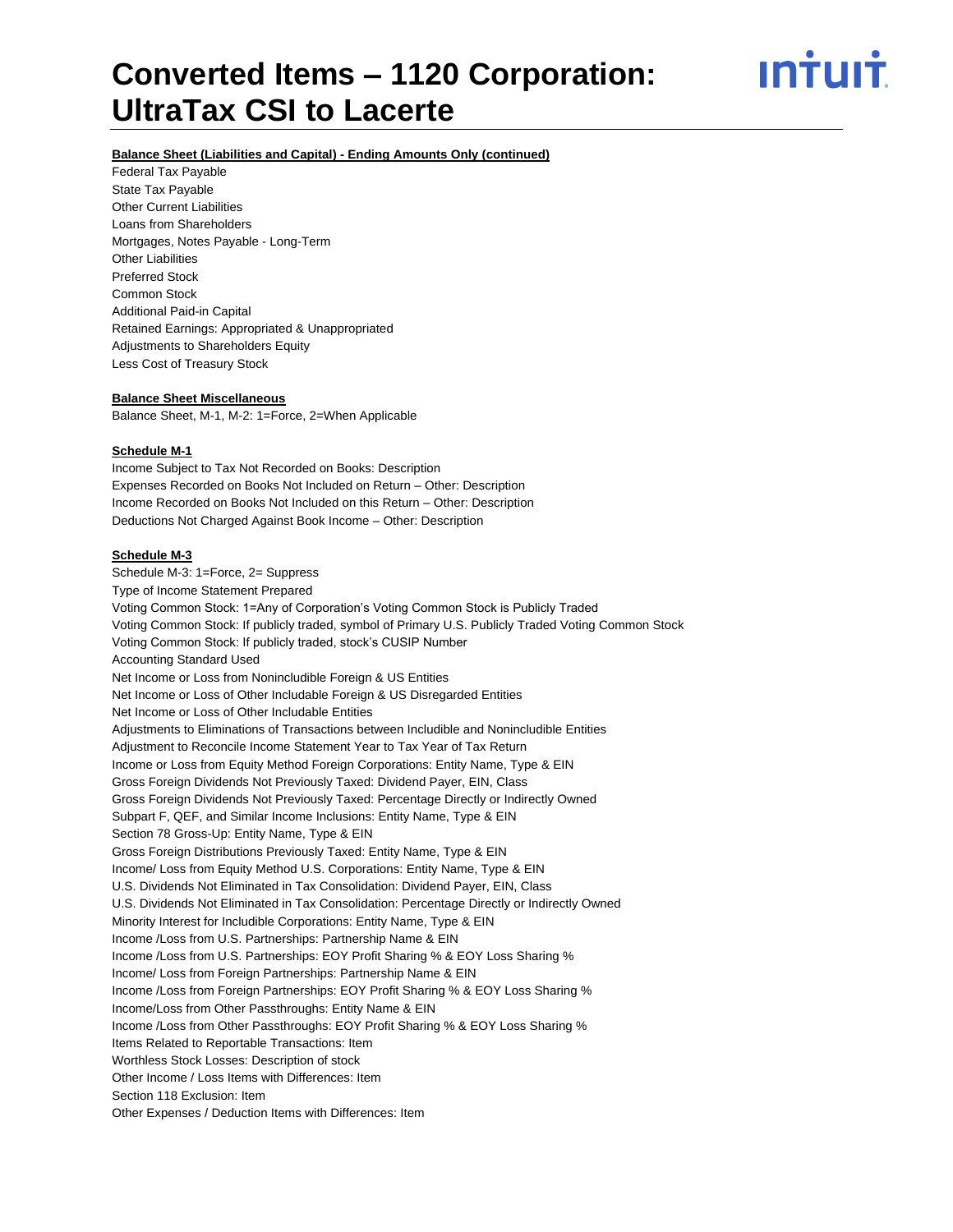

#### **Schedule M-2**

Other Increases: Description Other Decreases: Description

### **Homeowners Associations (1120-H)**

Homeowners Association (Mandatory) Type of Association (see table) Taxable Interest, if Different (-1 if None) Other Income, if Different (-1 if None) Taxes - Other Other Deductions

### **Information Return of U.S. Persons (5471)**

Filer's Information – Name, Address & ID Annual Accounting Period Beginning (m/d/y) Annual Accounting Period Ending (m/d/y) Category 2, 3, 4, or 5 Filer Category 3 Filer's - Additional Filing Requirements: Type & Amount of indebtedness Category 3 Filer's - Additional Filing Requirements: Name of Subscriber, Address & ID Category 3 Filer's - Additional Filing Requirements: Number of Shares Percentage of Foreign Corporation's Voting Stock DATSM Dormant Foreign Corporation Part D - Person(s) on Whose Benefit This Information Return Filed: Name, Address, & ID Part D – Person(s) on Whose Benefit This Information Return Filed: Shareholder, Officer or Director Foreign Corporation Information – Name & Address Employer ID Number & Reference ID Country Under Whose Laws Incorporated Date of Incorporation Principal Place of Business Principal Business Activity Code Number & Activity Functional Currency Branch Office or Agent in U.S.: Name, Address, & ID Foreign Corporation's Statutory or Resident Agent in Country of Incorporation: Name & Address Person(s) With Custody of the Books and Records: Name & Address Translation (1=Average Rate, 2=Year End, or Rate (xxx.xxxxxxx). If no entry, U.S. dollars will be assumed to be entered Schedule C Income: Other Income Schedule C Deductions: Other Deductions Schedule C Other Items: Extraordinary Items and Prior Period Adjustments Schedule C Other Items: Provision for Income, War Profits, and Excess Profits Tax Schedule E: Foreign currency Schedule F Balance Sheet: Ending Translation (1=Average Rate, 2=Year End, or Rate (xxx.xxxxxxx) Cash: Ending Trade Notes and A/R: Ending Less Allowance for Bad Debts: Ending Inventories: Ending Other Current Assets: Ending Loans to Shareholders and Other Related Persons: Ending Investment in Subsidiaries: Ending Other Investments: Ending Buildings and Other Depreciable Assets: Ending Less Accumulated Depreciation: Ending Depletable Assets: Ending Less Accumulated Depletion: Ending Land: Ending Goodwill: Ending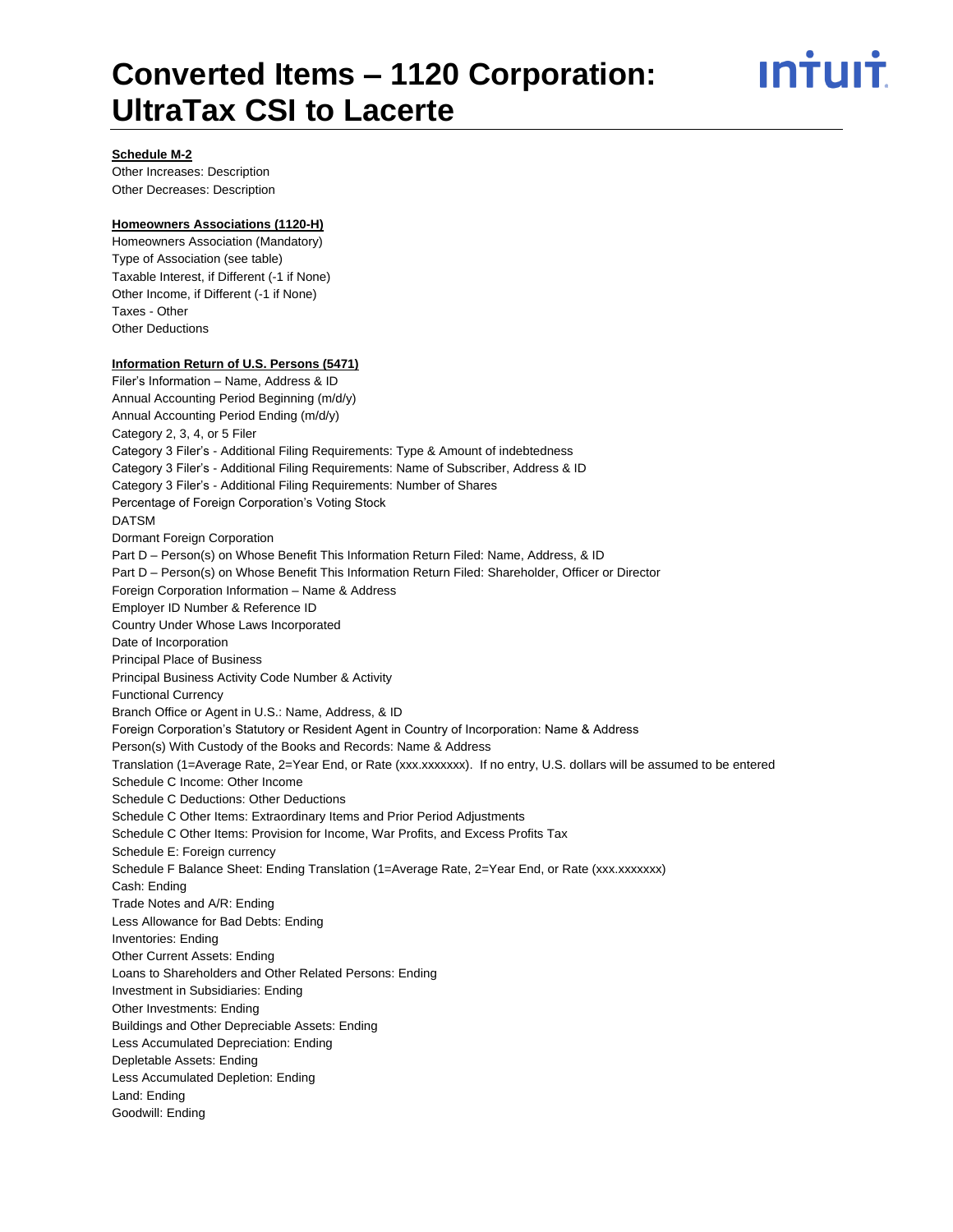

**Information Return of U.S. Persons (5471) (continued)**

Organization Costs: Ending Patents, Trademarks, and Other Intangible Assets: Ending Less Accumulated Amortization: Ending Other Assets: Ending Accounts Payable: Ending Other Current Liabilities: Ending Loans from Shareholders and Other Related Persons: Ending Other Liabilities: Ending Preferred Stock: Ending Common Stock: Ending Paid-in or Capital Surplus: Ending Retained Earnings: Ending Less Cost of Treasury Stock: Ending Schedule G – Foreign PAR Which Foreign Corporation Owns at Least 10% Interest: Name, & EIN Schedule G – Foreign PAR Which Foreign Corporation Owns at Least 10% Interest: Forms Filed Schedule G – Foreign PAR Which Foreign Corporation Owns at Least 10% Interest: Name of Tax Matters Partner Schedule G – Foreign PAR Which Foreign Corporation Owns at Least 10% Interest: Foreign PAR Tax Year Beginning Date (m/d/y) Schedule G – Foreign Partnership Which Foreign Corporation Owns at Least 10% Interest: Foreign Partnership Tax Year Ending Date (m/d/y) 1=Owns Interest in Any Trust 1=The foreign corporation owned any foreign entities that were disregarded as entities separate from their owners under Regulations Sections 301.7701-2 and 301.7701-3. Statement in Lieu of Form 8858 – Name, Country, and EIN (if Any) Schedule H – Current Earnings and Profits: Other (Description) Schedule M – Translation (1=Average Rate or Rate (xxx.xxxxxxx)). If no entry, U.S. dollars will be assumed to be entered. Schedule O, Part II, Section F: If the foreign corporation is a member of a group constituting a chain of ownership, enter a chart for each unit of which a shareholder owns 10% or more in value or voting power of the outstanding stock including the corporation's position in the chain of ownership and the percentages of stock ownership. **Tax Shelter Statement / Form 8886** Name of Reportable Transaction Tax Shelter Registration Number (if Applicable) Initial year participated in transaction, if not current year

Type of Tax Benefit: Expected tax benefits Invested through other entity: Name, EIN & Type Promoting and Soliciting Parties Name, & Address Filing on a Protective Basis Listed Transaction Confidential Loss Transaction of Interest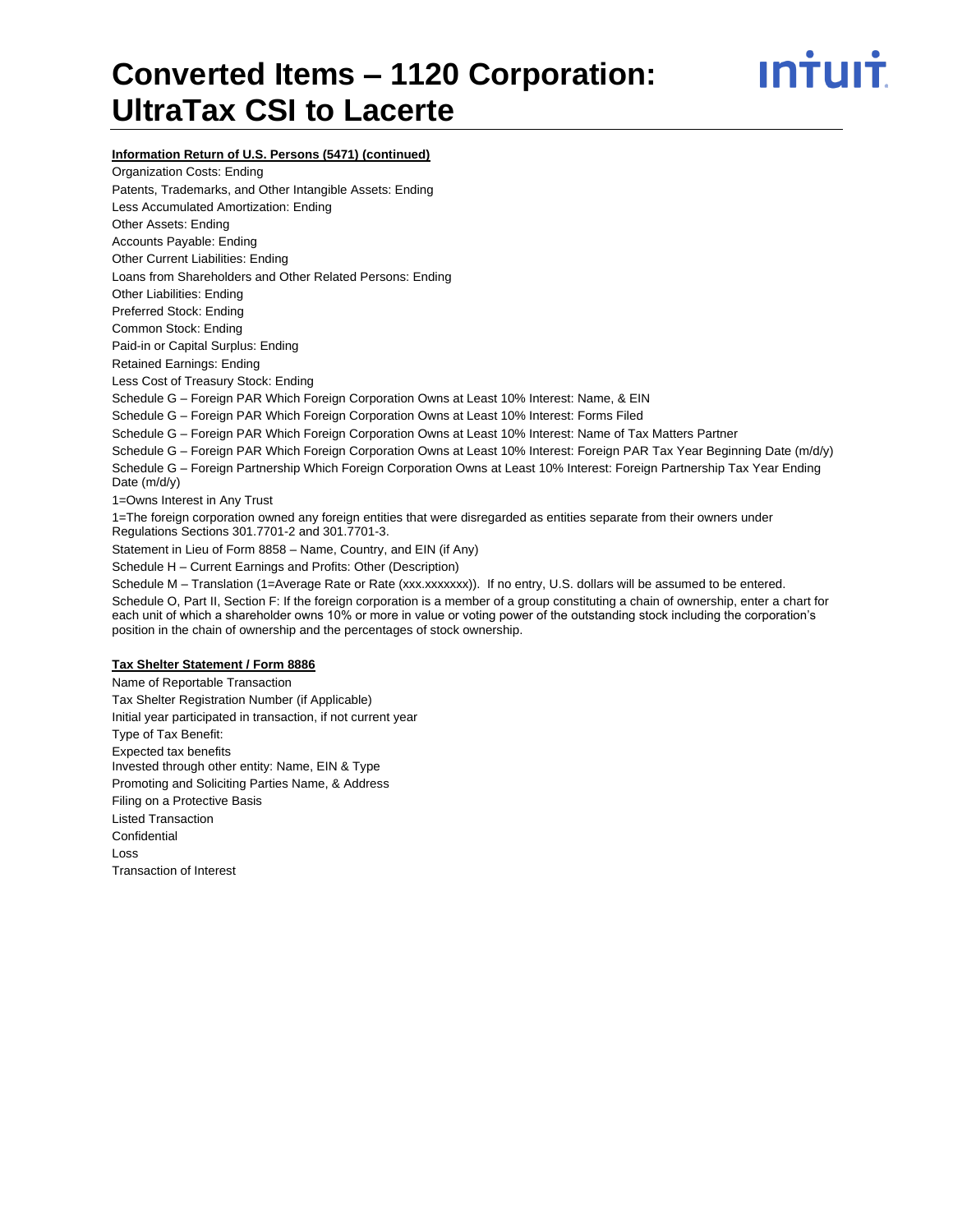<u>**Intuit**</u>

# **Client Information**

S Corporation Name S Corporation DBA Federal Identification Number Address Telephone Number Fax Number Email Address Fiscal Year End (mm) Date Incorporated (m/d/y) S Effective Date Business Code & Activity Product or Service Accounting Method

#### **Officer Information**

Officer Name Address Social Security Number **Title** Time Devoted to Business % of Common Stock Owned

#### **Miscellaneous Info., Other Info., Amended Return, Sch. N**

Title of Signing Officer Allow Preparer/IRS Discussion Member of Controlled Group If 100% owned, was QSub Election made: 1=Yes, 2=No Corporation filed, or is required to file, Form 8918 regarding any reportable transaction Issued OID Debt Instruments Qualified subchapter S subsidiary election was terminated or revoked during the year Direct deposit of refund Foreign financial institution transaction (IAT) Bank Information 1=Print Corporation Phone Number Statement in Lieu of Form 8858: Name, EIN & Country Foreign Partnership: Name, EIN, Forms Filed, & Tax Matters Partner Number of Forms 8865 attached Corporation Received Distribution From, or Grantor of Foreign Trust Interest on foreign bank account Name of Foreign Country Extraterritorial income exclusion

# **Invoice, Letters, Filing Instructions**

IRS Center **Salutation** 

#### **Shareholder Information**

Shareholder Name Identification Number Email Address Address Resident State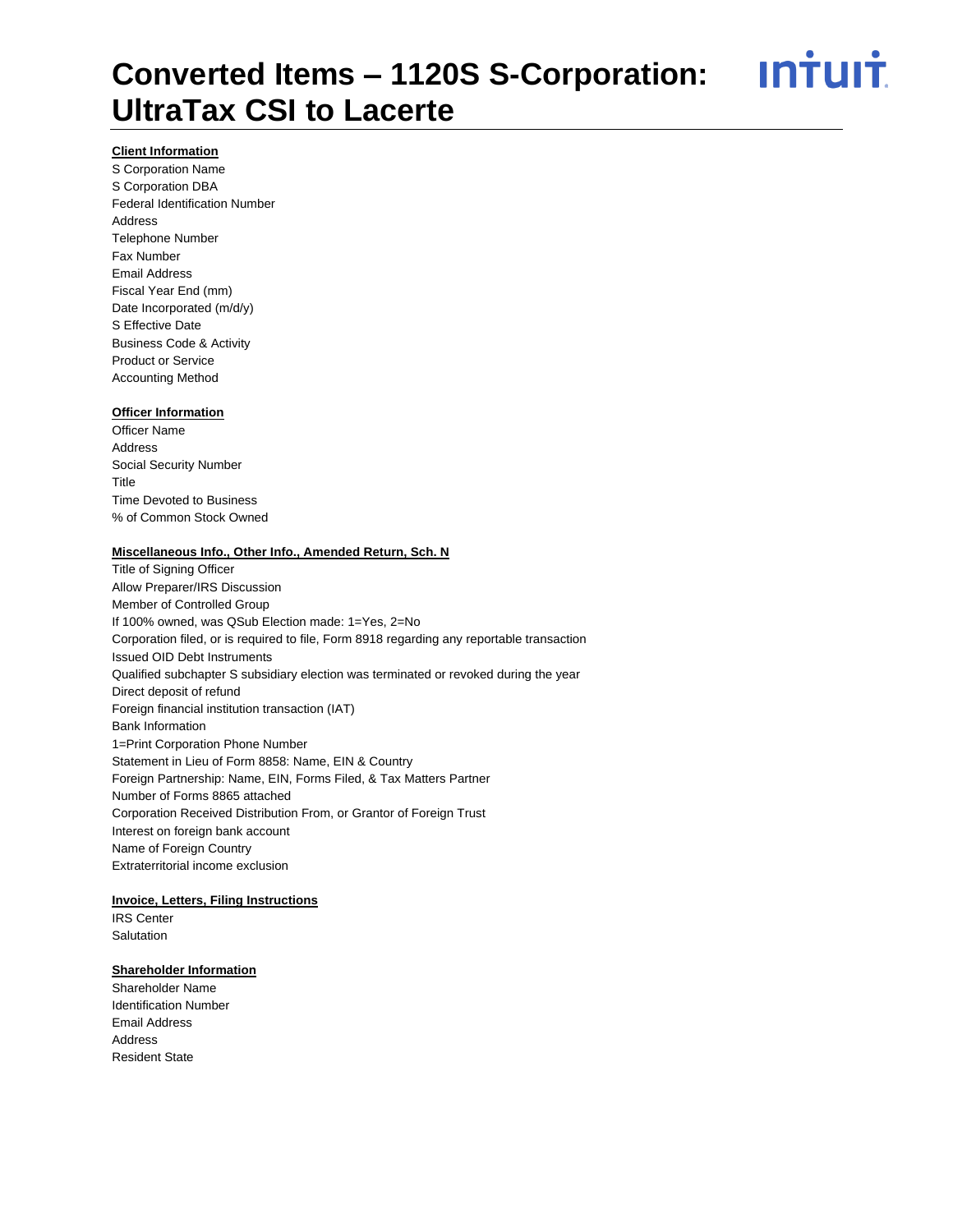<u>**Intuit**</u>

# **Stock Ownership**

Shareholder Name Number of Shares Owned at Year End Percentage of Stock Owned at Year End

## **Shareholder's Basis**

Shareholder Name Prior Year Loss in Excess of Basis Principal Amount of Debt Owed to Shareholder at Beginning of Tax Year

# **Extension of Time to File (7004)**

Qualifies under Regulation Section 1.6081-5

# **Income**

Other Income

### **Cost of Goods Sold**

Additional Section 263A Costs Other Costs Cost Lower of Cost or Market Other Method Explanation of Other Method Used Rules of Section 263A Apply

### **Ordinary Deductions**

Taxes - Other Other Deductions

# **Depreciation (4562)**

Description of Property Form Activity name or number Date Placed in Service Cost or Basis Current Section 179 Expense - Current Year Method Life or Class Life Amortization code section Current Depreciation / Amortization Prior Section 179 Expense Prior Depreciation / Amortization Current Special Depreciation Allowance Salvage Value Basis Reduction (amortizable costs expensed, ITC, etc.) AMT Depreciation - Basis AMT Depreciation - Class Life (Post-1986) AMT Depreciation - Current Depreciation AMT Depreciation - Prior Depreciation (MACRS Only) Book Depreciation - Cost or Basis Book Depreciation - Method Book Depreciation - Life or Class Life Book Depreciation - Current Depreciation Book Depreciation - Prior Depreciation Book Depreciation - Salvage Value State Depreciation - Cost or Basis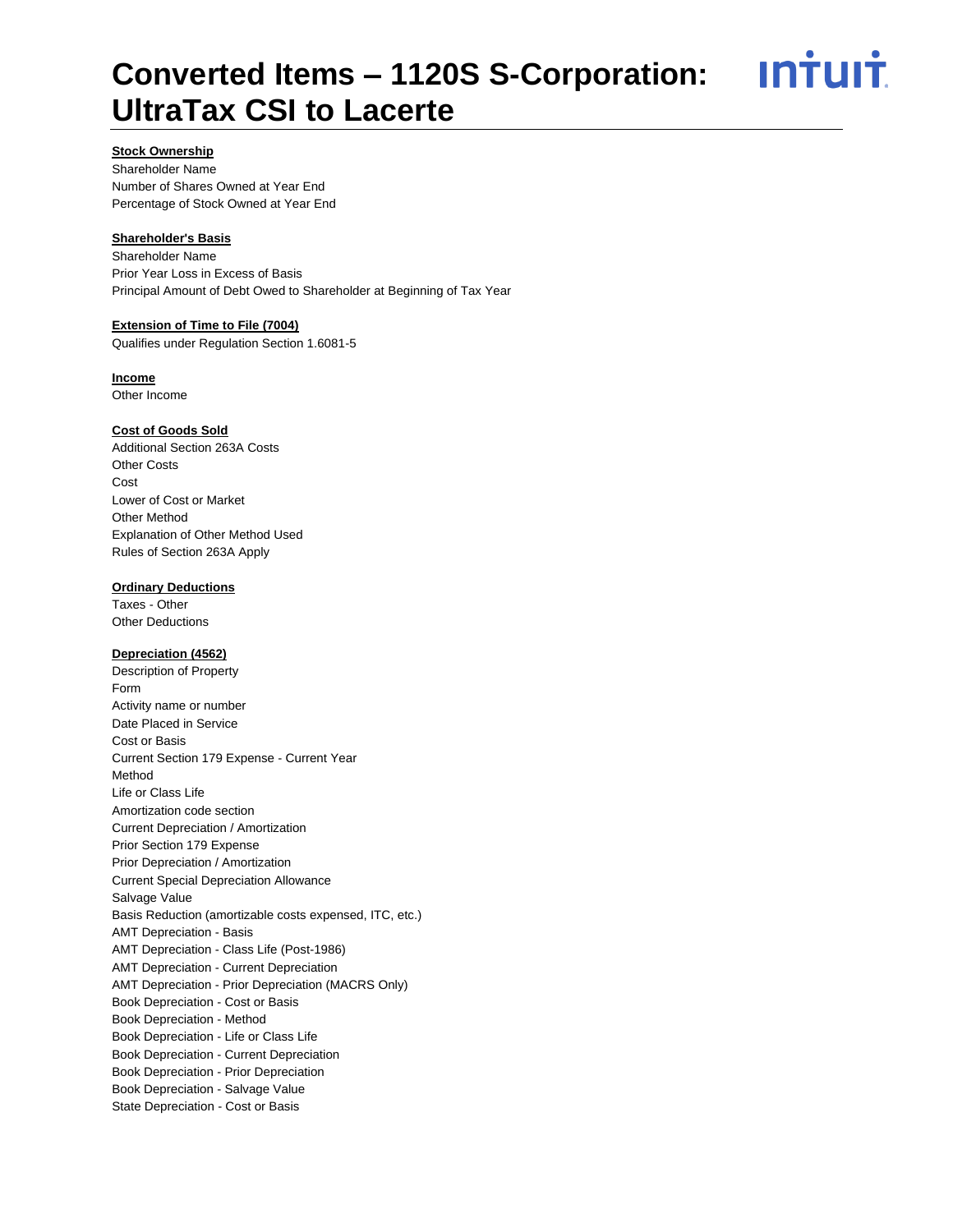<u>ıntuıt</u>

#### **Depreciation (4562) (continued)**

State Depreciation – Current Section 179 Expense State Depreciation - Method State Depreciation - Life or Class Life State Depreciation - Current Depreciation / Amortization State Depreciation - Prior Depreciation / Amortization State Depreciation - Current Special Depreciation Allowance State Depreciation - Prior Section 179 Expense State Depreciation - Salvage Value Percentage of Business Use Alternative Depreciation System (ADS) 1=150% DB, 2= 200% DB (%MACRS) Qualified Indian Reservation Property Listed Property Date sold, disposed of, or retired

#### **Farm Income / Expenses (Schedule F)**

Principal Product Agricultural Activity Code Accounting Method: 1=Cash, 2=Accrual Ending Inventory of Livestock, Etc. - Accrual Method Other Income Other Expenses

#### **Schedule K Income and Deductions**

Other Income (Loss) Other Portfolio Income (Loss) Section 59(e)(2) Election Expenses – Other description Other Deductions Other Deductions - Mining and Exploration Recapture Other Deductions - Deductions – Portfolio (2% Floor) Other Deductions - Deductions – Portfolio (other) Other Deductions - Preproductive Period Expense Other Deductions - Reforestation Expense Deduction Other Deductions - Commercial Revitalization Deduction from Rental Real Estate Activities

#### **Rental Real Estate Activities (Form 8825)**

Kind of Property Address Type of Property Other Expenses

#### **Other Rental Activities (Schedule K)**

Kind of Property Location of Property Other Expenses

## **Passthrough Entity K-1 Information**

General Information – Name of K-1 entity, Address, & EIN General Information - Blank=Partnership, 1=Fiduciary General Information - Blank=Passive, 1=Nonpassive, 2=PTP, 3=N/A Other Income (Loss) – Other income (loss) Other Income (Loss) - Other Portfolio Income Deductions Related to Portfolio Income Other Portfolio Deductions Section 59(e)(2) Election Expense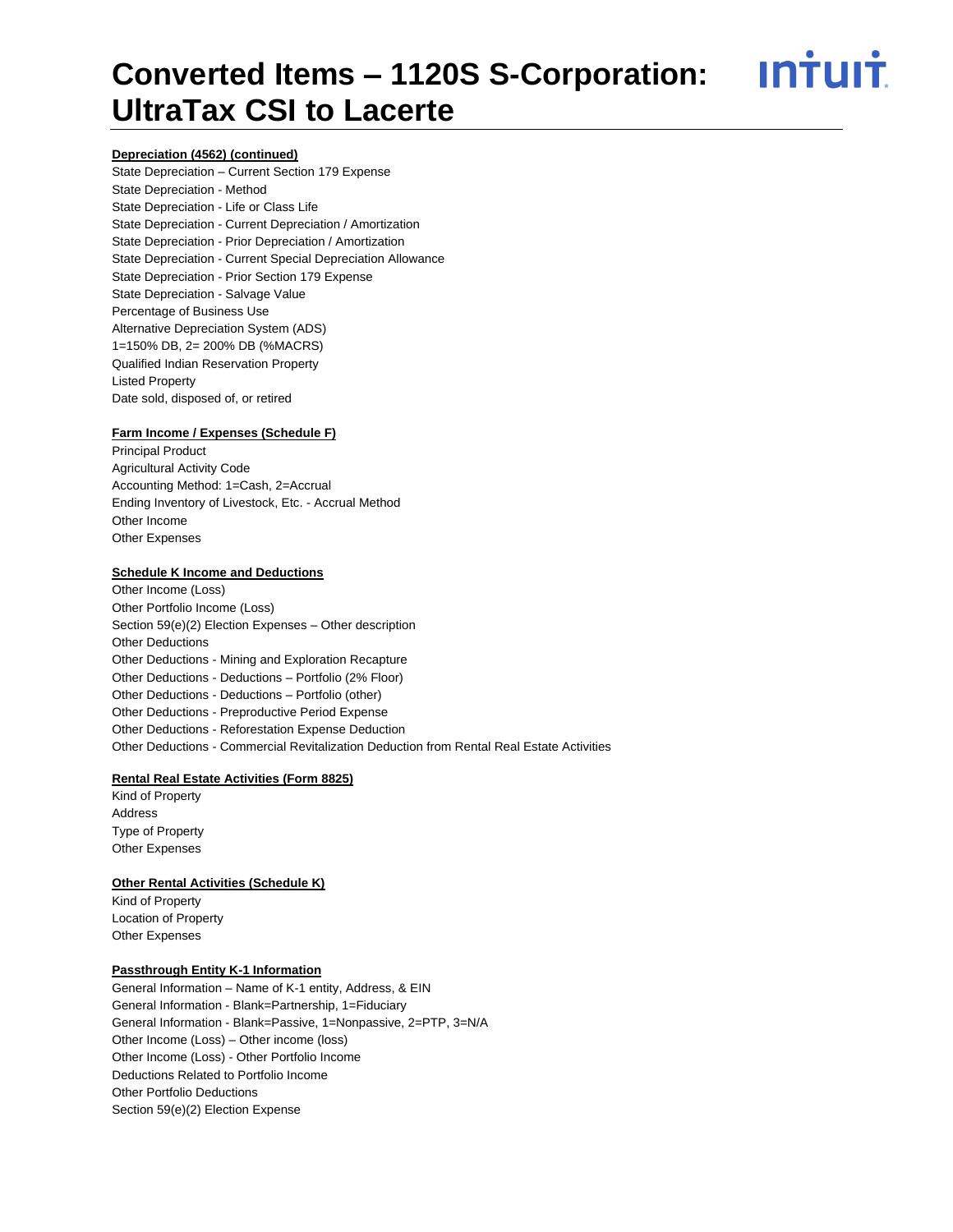<u>ıntuıt</u>

#### **Passthrough Entity K-1 Information (continued)**

Other Deductions Rental R.E. Credits Other Rental Credits Other Credits Reduction in Taxes for Available Credit Other foreign Transactions Other AMT Items: Long-term Contracts Other AMT Items: Tax shelter Farm Activities Other AMT Items: Other Recapture of Investment Credits

#### **Noncash Contributions (8283)**

Name of Charitable Organization Address EIN (of Charitable Organization)

#### **Credits (Schedule K)**

Alcohol and Cellulosic BioFuels Fuel Credit (6478) – IRS Registration Number Increasing Research Credit (6765) – Elect Alternative simplified credit Increasing Research Credit (6765) – Wages for qualified servicesa Increasing Research Credit (6765) – Cost of supplies Increasing Research Credit (6765) – Rental or lease costs of computers Increasing Research Credit (6765) – Contract research expense for qualified energy research Increasing Research Credit (6765) – Average annual gross receipts for preceding 4 years Increasing Research Credit (6765) – Alternative Simplified Method: Total Qualified Research Expenses 1<sup>st</sup> prior year Orphan Drug Credit (8820) – Qualified clinical testing expenses Orphan Drug Information – Orphan Drug Name Orphan Drug Information – Designation App. Number Orphan Drug Information – Date Designated Disabled Access Credit (8826) – Eligible access expenditures Empowerment Zone and Renewal Community Employment Credit (8844) – Qualified empowerment zone wages paid Employer SS Credit (8846) – Tips subject to social security/medicare tax Employer SS Credit (8846) – Tips not subject to credit provisions Biodiesel & Renewable Diesel Fuels Credit (8864) – Fuel Sold or Used: Biodiesel (other than agri-biodiesel) Biodiesel & Renewable Diesel Fuels Credit (8864) – Fuel Sold or Used: Agri-biodiesel Biodiesel & Renewable Diesel Fuels Credit (8864) – Fuel Sold or Used: Renewable diesel Biodiesel & Renewable Diesel Fuels Credit (8864) – Fuel Sold or Used: Biodiesel (other than agri-biodiesel) in mixture Biodiesel & Renewable Diesel Fuels Credit (8864) – Fuel Sold or Used: Agri-biodiesel in mixture Biodiesel & Renewable Diesel Fuels Credit (8864) – Fuel Sold or Used: Renewable diesel in mixture Biodiesel & Renewable Diesel Fuels Credit (8864) – Fuel Sold or Used: Qualified agri-biodiesel production New Markets Credit (8874) – Community Development Entity: Name, Address, & FEIN New Markets Credit (8874) – Community Development Entity: Date of Initial Investment New Markets Credit (8874) – Community Development Entity: Qualified Entity Investment Credit for Small Employer Pension Plan Startup Costs Credit (8881) – Qualified startup costs Credit for Employer-Provided Childcare Facilities & Services Credit (8882) – Childcare facility expenditures (25%) Credit for Employer-Provided Childcare Facilities & Services Credit (8882) – Resource & referral expenditures (10%) Low Sulfur Diesel Fuel Production Credit (8896) – Low sulfur diesel fuel produced (gallons) Low Sulfur Diesel Fuel Production Credit (8896) – Qualified capital costs limitation Qualified Railroad Track Maintenance Credit (8900) – Maintenance expenditures Qualified Railroad Track Maintenance Credit (8900) – Miles of Tack – Total Owned or Leased Qualified Railroad Track Maintenance Credit (8900) – Miles of Track – Assigned to Others Qualified Railroad Track Maintenance Credit (8900) – Miles of Track – Assigned to Taxpayer Nonconventional fuel source credit (8907) – Date facility placed in service of Barrel-of-oil equivalents sold during the tax year Other Rental Real Estate Credits Other Rental Credits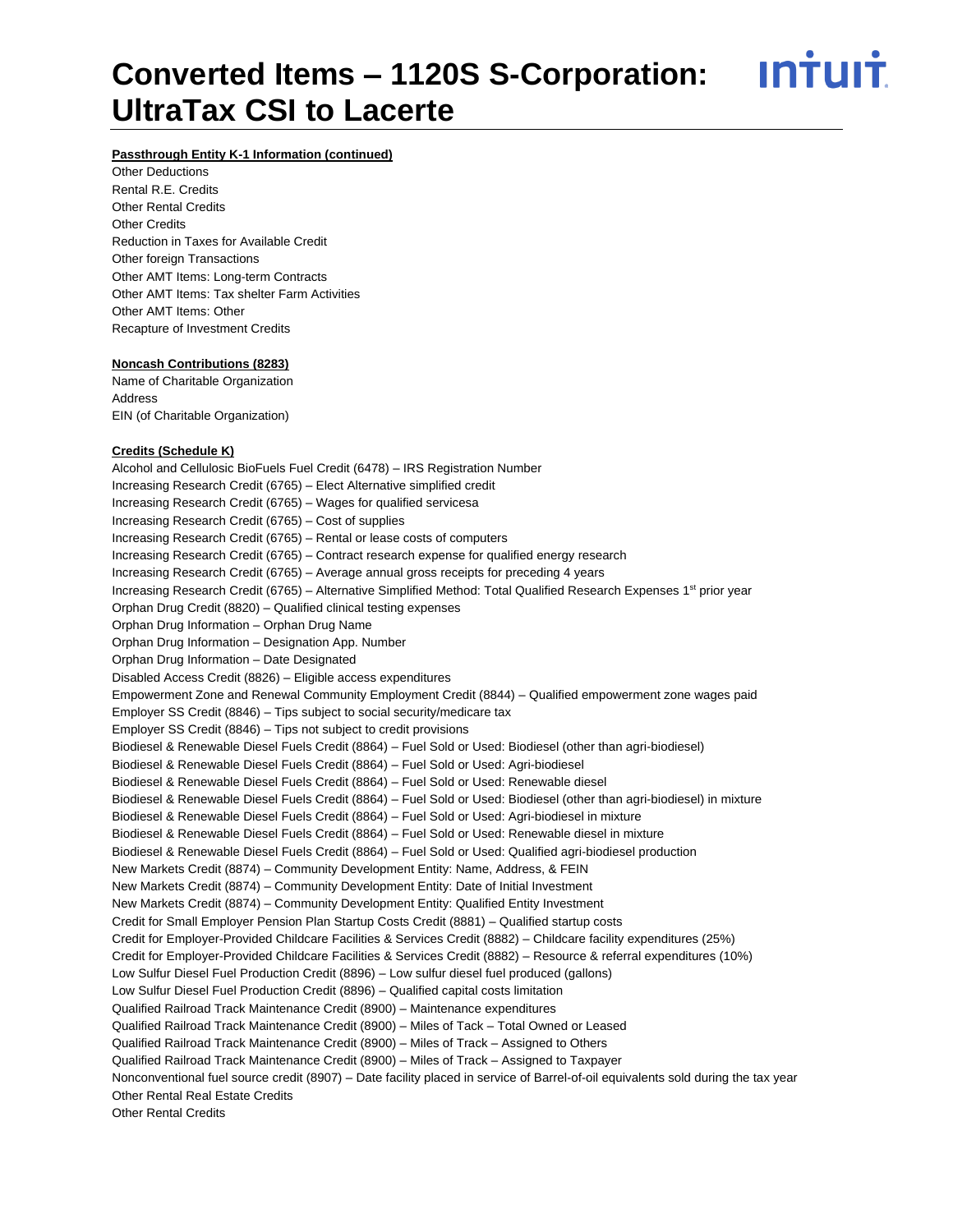ın†uı†

## **Credits (Schedule K) (continued)**

Other Credits Building Identification Number (BIN) S Corporation Does Not Have Form 8609 Issued By Housing Credit Agency Building Qualified as Part of a Low-Income Housing Project 1= yes, 2 = no Decrease in the Building's Qualified Basis Eligible Basis from Form 8609, Part II, Line 7b Low-Income Portion Credit Percentage from Form 8609, Part I, Line 2

#### **Credits (Credit to Holder of Tax Credit Bonds)**

Issuer Name (limited to first issuer for each Bond type) EIN (limited to first EIN for each Bond type)

#### **Other Schedule K Items**

Foreign Country – Only first Country name will populate when multiple copies present Foreign Gross Income Sourced at Corp. Level – Passive Category Foreign Gross Income Sourced at Corp. Level – General Category Foreign Gross Income Sourced at Corp. Level – Other Deductions Allocated & Apportioned at Corp. Level – Passive Category Deductions Allocated & Apportioned at Corp. Level – General Category Deductions Allocated & Apportioned at Corp. Level – Other Reduction in Taxes Available for Credit (Sum of all categories of income) Other AMT Items Other Foreign Transactions

#### **Balance Sheet (Assets) - Ending Amounts Only**

Cash Accounts Receivable Less Allowance for Bad Debts Inventories, if Different from codes 1 and 11 on Screen 14 U.S. Government Obligations Tax-Exempt Securities Prepaid Federal Tax Prepaid State Tax Other Current Assets Loans to Shareholders Mortgage and Real Estate Loans Other Investments Buildings and Other Depreciable Assets Less Accumulated Depreciation Depletable Assets Less Accumulated Depletion Land (Net of Any Amortization) Intangible Assets Less Accumulated Amortization Other Assets

#### **Balance Sheet (Liabilities and Capital) - Ending Amounts Only**

Accounts Payable Mortgages, Notes Payable - Current Year Federal Tax Payable State Tax Payable Other Current Liabilities Loans from Shareholders Mortgages, Notes Payable - Long-Term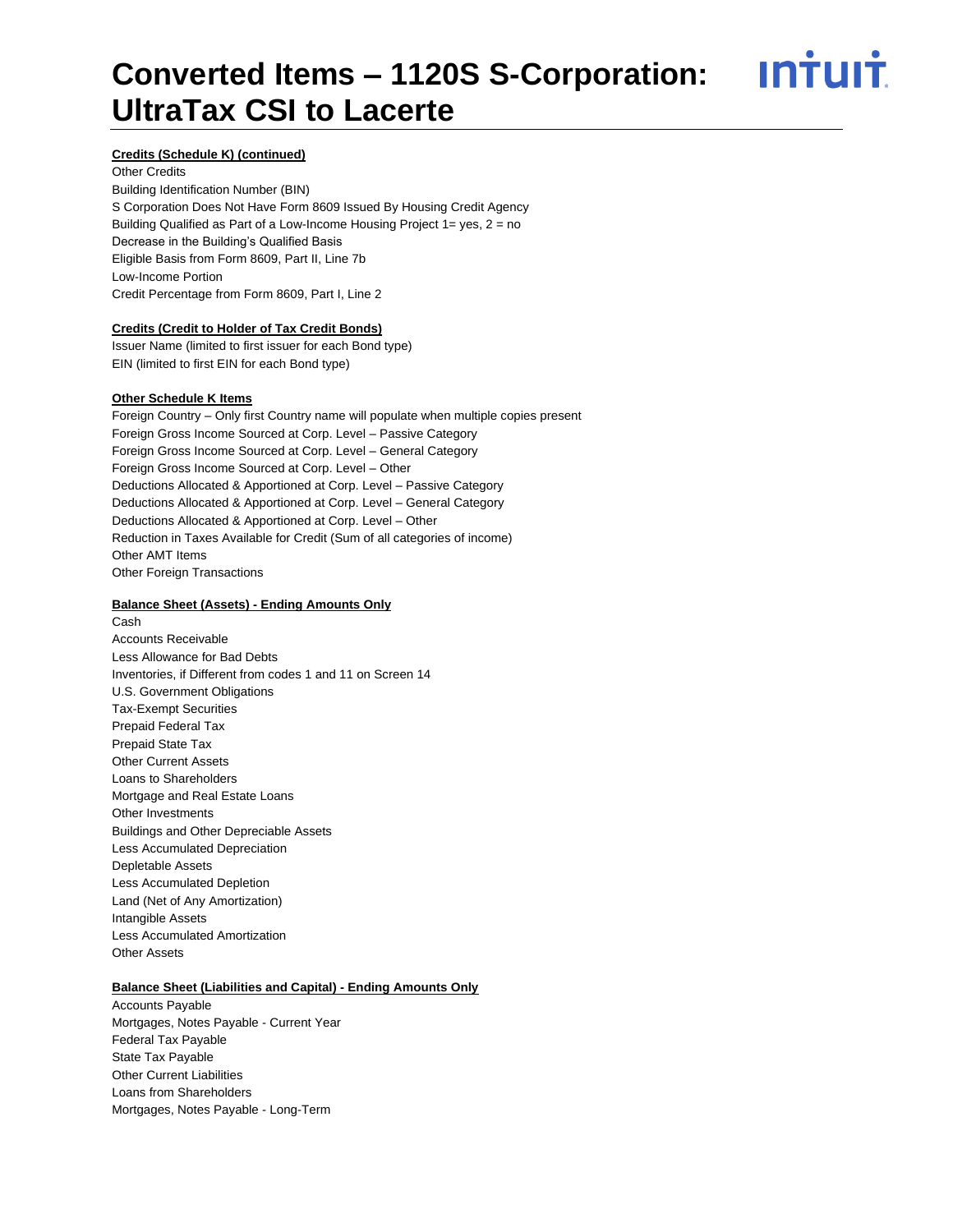<u> ıntuıt</u>

# **Balance Sheet (Liabilities and Capital) - Ending Amounts Only (continued)**

Other Liabilities Capital Stock Additional Paid-in Capital Adjustments to Shareholders' Equity Less Cost of Treasury Stock

## **Balance Sheet (Miscellaneous)**

Current year book depreciation Current year book amortization Current year book depletion 1=Force Schedule L and M-1, 2=When Applicable

### **Schedule M-1**

Income on Schedule K Not Reported on Books Expenses Recorded on Books Not Included on Schedule K - Other Income Recorded on Books Not Included on Schedule K - Other Deductions on Sch. K Not Charged Against Book Income – Other

### **Schedule M-3**

Schedule M-3: 1=Force, 2=Suppress Type of Income Statement Prepared: 1=Certified Audited, 2=Other, 3=None If Income Statement Was Prepared – If Corporation's income statement has been restated for any of the 5 preceding income statement periods, provide explanation and amounts of each item restated Accounting standard used If "other" accounting standard used, specify Net Income (Loss) Reconciliation – Net Income or Loss from Nonincludible Foreign Entities Net Income (Loss) Reconciliation – Net Income or Loss from Nonincludible U.S. Entities Net Income (Loss) Reconciliation – Net income or Loss of Other Foreign Disregarded Entities Net Income (Loss) Reconciliation – Net income of Other U.S. Disregarded Entities (except QSSS) Net Income (Loss) Reconciliation – Net Income (Loss) of Other Qualified Subchapter S Subsidiaries Net Income (Loss) Reconciliation – Adjustments to Eliminations of Transactions Between Includible and Nonincludible Entities Net Income (Loss) Reconciliation – Adjustments to Reconcile Income Statement Year to Tax Year of Tax Return Net Income (Loss) Reconciliation – Other Necessary Reconciliation Adjustments Income or Loss from Equity Method Foreign Corporations: Entity Name, Type & EIN Gross Foreign Dividends not Previously Taxed: Payer, EIN, Class of Voting Stock, Percentage Directly/Indirectly owned Subpart F, QEF, and Similar Income Inclusions: Entity Name, Type & EIN Gross Foreign Distributions Previously Taxed: Entity Name, Type & EIN Income or Loss from Equity Method U.S. Corporations: Entity Name, Type, & EIN US Dividends not Eliminated in Tax Consolidation: Payer, EIN, Class of Voting Stock, Percentage Directly/Indirectly owned Income or Loss from U.S. Partnerships: Partnership Name, EIN, Income or Loss from U.S. Partnerships: EOY Profit & Loss Sharing % Income or Loss from Foreign Partnerships: Partnership Name, EIN Income or Loss from Foreign Partnerships: EOY Profit & Loss Sharing % Income or Loss from Other Pass-through Entities: Entity Name, EIN Income or Loss from Other Pass-through Entities: EOY Profit & Loss Sharing % Items Relating to Reportable Transactions: Description Worthless Stock Losses: Description Other Income/Loss Items with Differences: Description Other Expense/Deduction Items with Differences: Description

#### **Cost of Goods Sold Reconciliation (8916-A)**

Other Items with Differences: Description Other Items with Differences: Expense per Income Stmt Other Items with Differences: Temporary Difference Other Items with Differences: Permanent Difference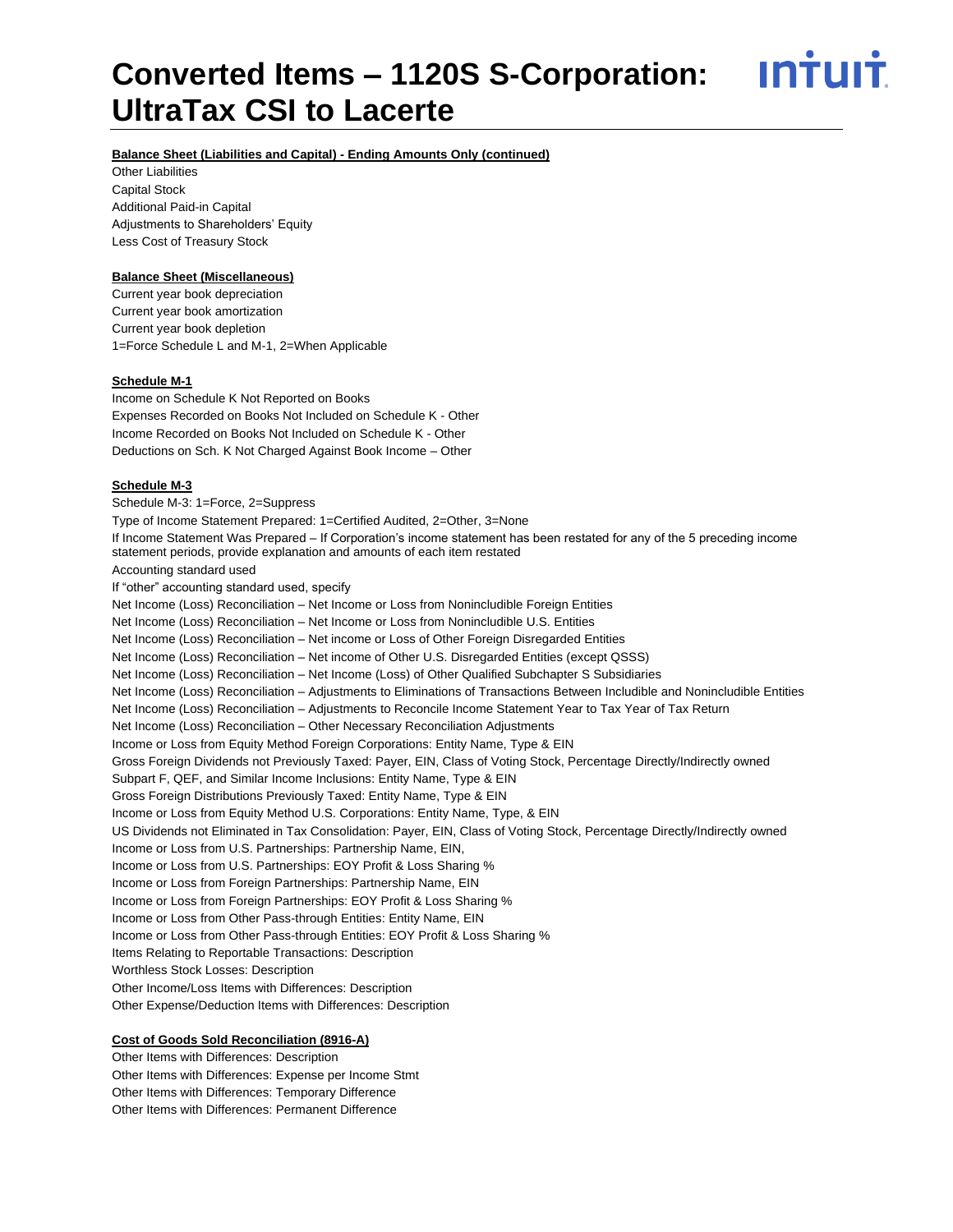<u>ıntuıt</u>

### **Schedule M-2**

Accumulated Adjustment Account: Other Additions Accumulated Adjustment Account: Other Reductions Accumulated Adjustment Account – Beginning Balance Other Adjustments Account (Sch M-2) – Beginning Balance Shareholder Undistributed Taxable Income (Sch M-2) – Beginning Balance

## **Schedule K-1 Supplemental Info. (Per Shareholder)**

Shareholder K-1 Supplemental Info.

#### **Information Return of U.S. Persons (5471)**

Filer's Information – Name, Address & ID Annual Accounting Period Beginning & Ending Category 2, 3, 4, or 5 Filer Category 3 filers – additional filing requirements Percentage of Foreign Corporation's Voting Stock Dormant Foreign Corporation Part D – Person(s) on Whose Benefit This Information Return Filed Foreign Corporation Principal Place of Business Principal Business Activity Code Number Principal Business Activity Functional Currency Name, Address, Identification, and Number of Branch Office or Agent in the U.S. Name and Address of Foreign Corporation's Statutory or Resident Agent in Country of Incorporation Name and Address of Person(s) With Custody of the Books and Records Schedule A – Stock of the Foreign Translation (1=Average Rate, 2=Year End, or Rate Schedule C Income, Deductions & Other Items Schedule E – Income, war profits, & excess profits taxes paid or accrued: Name of Country Schedule E – Income, war profits, & excess profits taxes paid or accrued: In foreign currency Schedule F Balance Sheet – Cash: Ending Schedule F Balance Sheet – Cash: Trade Notes and A/R: Ending Schedule F Balance Sheet – Cash: Less Allowance for Bad Debts: Ending Schedule F Balance Sheet – Cash: Inventories: Ending Schedule F Balance Sheet – Cash: Other Current Assets: Ending description and amount Schedule F Balance Sheet – Cash: Loans to Shareholders and Other Related Persons: Ending Schedule F Balance Sheet – Cash: Investment in Subsidiaries: Ending description and amount Schedule F Balance Sheet – Cash: Other Investments: Ending description and amount Schedule F Balance Sheet – Cash: Buildings and Other Depreciable Assets: Ending Schedule F Balance Sheet – Cash: Less Accumulated Depreciation: Ending Schedule F Balance Sheet – Cash: Depletable Assets: Ending Schedule F Balance Sheet – Cash: Less Accumulated Depletion: Ending Schedule F Balance Sheet – Cash: Land: Ending Schedule F Balance Sheet – Cash: Goodwill: Ending Schedule F Balance Sheet – Cash: Organization Costs: Ending Schedule F Balance Sheet – Cash: Patents, Trademarks, and Other Intangible Assets: Ending Schedule F Balance Sheet – Cash: Less Accumulated Amortization: Ending Schedule F Balance Sheet – Cash: Other Assets: Ending description and amount Schedule F Balance Sheet – Cash: Accounts Payable: Ending Schedule F Balance Sheet – Cash: Other Current Liabilities: Ending description and amount Schedule F Balance Sheet – Cash: Loans from Shareholders and Other Related Persons: Ending Schedule F Balance Sheet – Cash: Other Liabilities: Ending description and amount Schedule F Balance Sheet – Cash: Preferred Stock: Ending Schedule F Balance Sheet – Cash: Common Stock: Ending Schedule F Balance Sheet – Cash: Paid-in or Capital Surplus: Ending description and amount